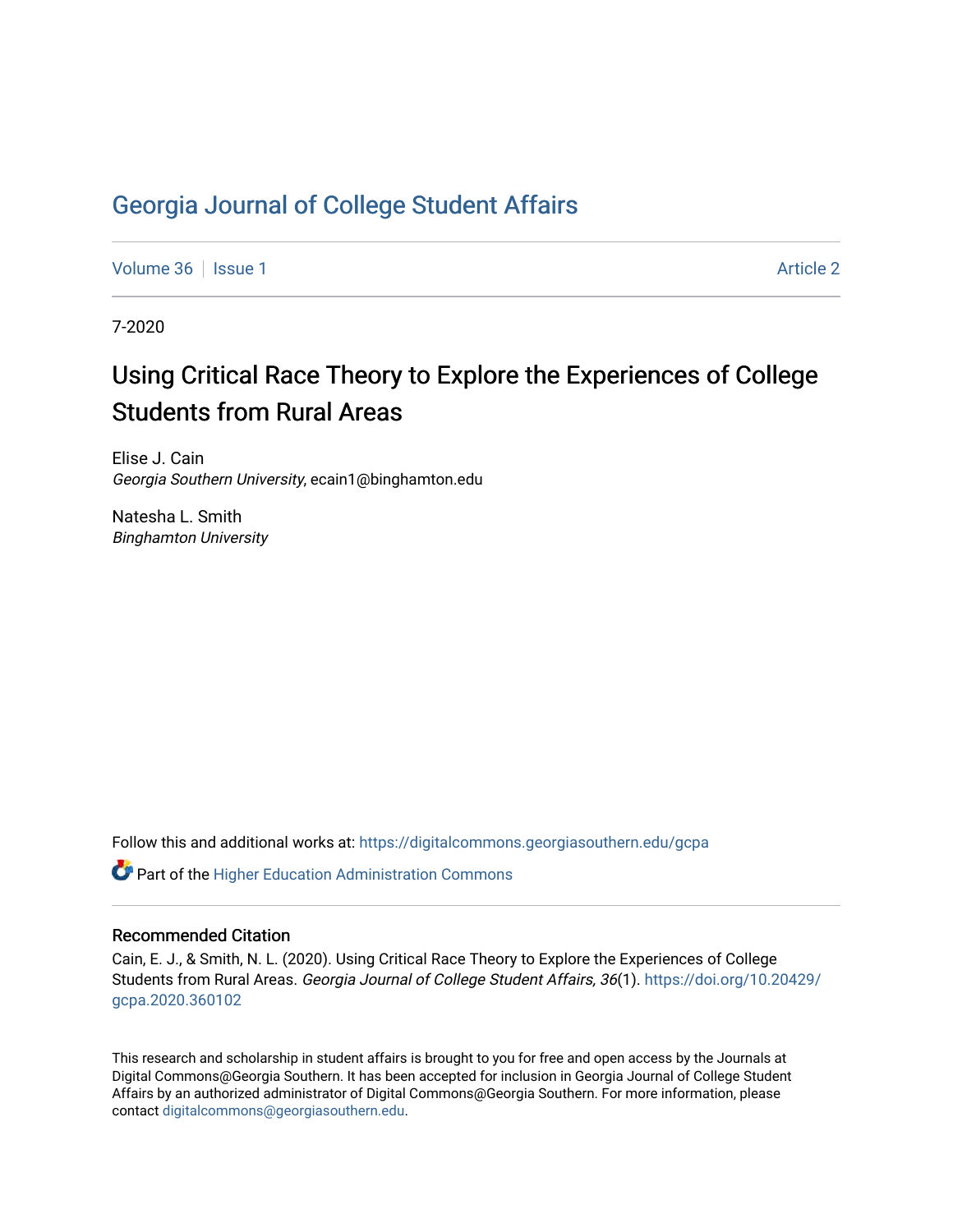# **Using Critical Race Theory as a Framework to Explore the Experiences of College Students from Rural Areas: A Strategy for Educators**

**Elise J. Cain** (Georgia Southern University) **Natesha L. Smith** (Binghamton University)

*There are several indicators (e.g. lower enrollment rates and lower persistence rates) that rural people are achieving less postsecondary success compared to their urban peers. This is particularly true for people with low socioeconomic statuses and people of color. This article, therefore, utilizes critical race theory in education as a framework to explore the experiences of college students from rural areas. The article begins with an overview of critical race theory and a review of relevant literature about rural people organized within a critical race theory framework. This information is then utilized to construct a strategy to guide educators in their critical explorations of rural students and their experiences through assessing pertinent questions. A vignette is also provided as an example to assist educators in their utilization of the strategy, providing a promising practice to support educators at higher education institutions in their efforts to be more inclusive of students from rural areas.*

Cain, E.J. & Smith, N.L. (2020). Using critical race theory to explore the experiences of college students from rural areas. *Georgia Journal of College Student Affairs, 36*(1), 3-23.



**GEORGIA** College Personnel Association

ISSN: 2330-7269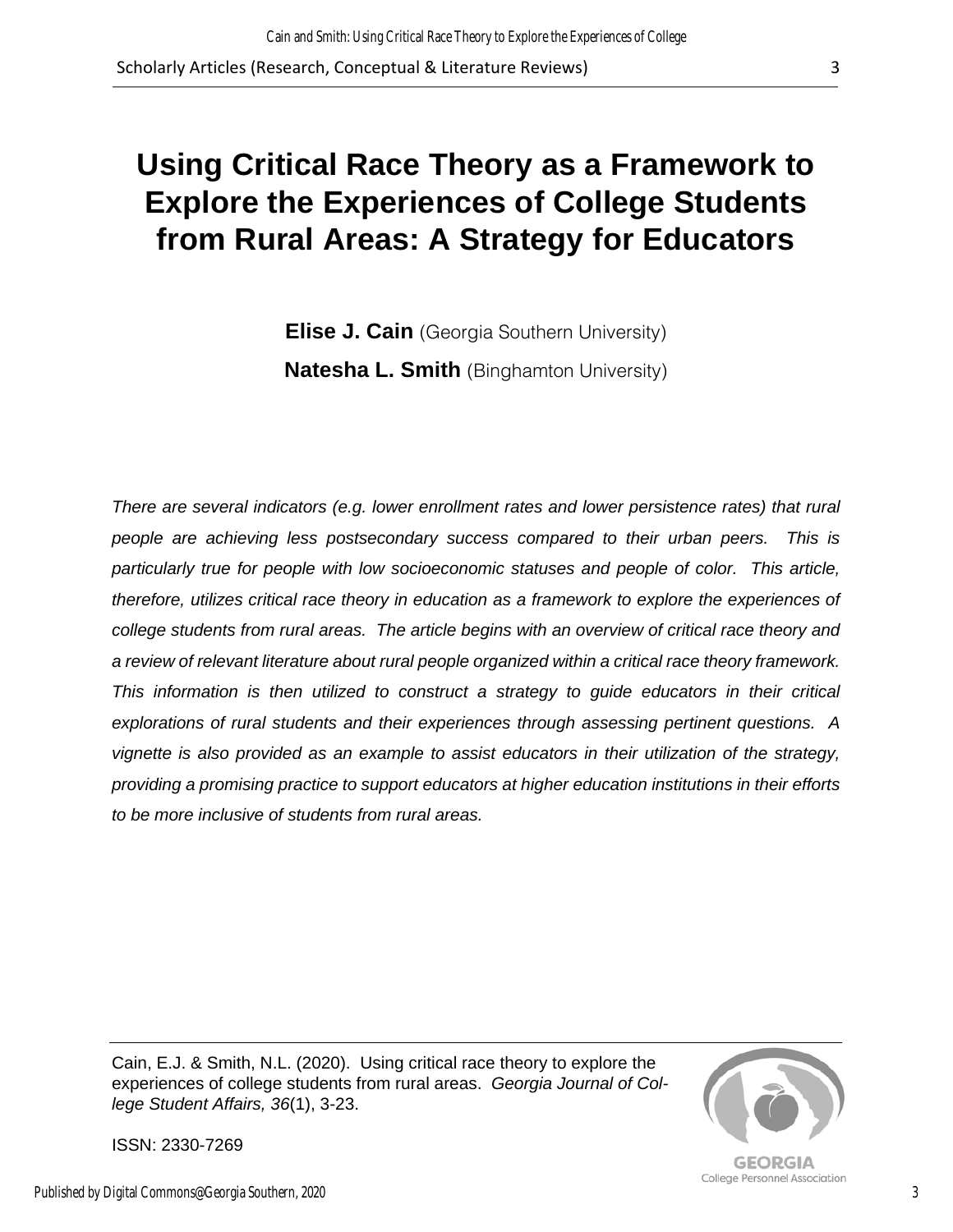In recent years, higher education professionals have increased their awareness of people from rural areas. For example, according to the 2017 Survey of College and University Admissions Directors released by *Inside Higher Ed* and Gallup, 52% of public and 28% of private colleges increased their recruitment of rural students (Jaschik, 2017). Some colleges and universities are also starting financial and academic support initiatives for rural students similar to ones previously only offered for urban students (Nadworny, 2018). Because rural students as a distinct student population are often ignored in higher education research (Byun, Meece, & Agger, 2017) and because there is the potential for greater numbers of people from rural areas attending college, gaining knowledge about these students becomes key.

The United States Census Bureau defines a rural area as a place outside of an urban area, having a population less than 2,500 people (United States Census, 2016b). These areas are home to about 60 million people or 19.3% of the country's total population. The average graduation rate for high school students from rural areas is 81% (National Center for Education Statistics [NCES], 2011). The percentage of rural people aged 18-24 enrolled in colleges or universities, however, is only 29% (NCES,

2015). This percentage is much less than all other locales with cities having the highest percentage at almost 48%. Additionally, college students from rural areas have lower first to second year persistence rates than suburban and urban students (High School Benchmarks, 2016). Furthermore, only 19% of rural adults have a bachelor's degree or higher compared to 33% of urban adults and the rural/urban education gap in achieving bachelor's degrees increased between 2000 and 2015 (United States Department of Agriculture [USDA], 2017). Beyond this data by locale, high school and college completion rates are highly influenced by socioeconomic status and race in rural areas, with poorer people and people of color experiencing even less educational success (Lavalley, 2018; Showalter, Klein, Johnson & Hartman, 2017; USDA, 2017). For example, rural adults of color are half as likely to have bachelor's degrees than White rural adults (USDA, 2017). Thus, even though people from rural areas are graduating high school at a substantial level, few people from rural areas are completing college degrees, especially rural people with low socioeconomic statuses and rural people of color.

Rural people from the state of Georgia may face even more barriers to their educational success compared to what these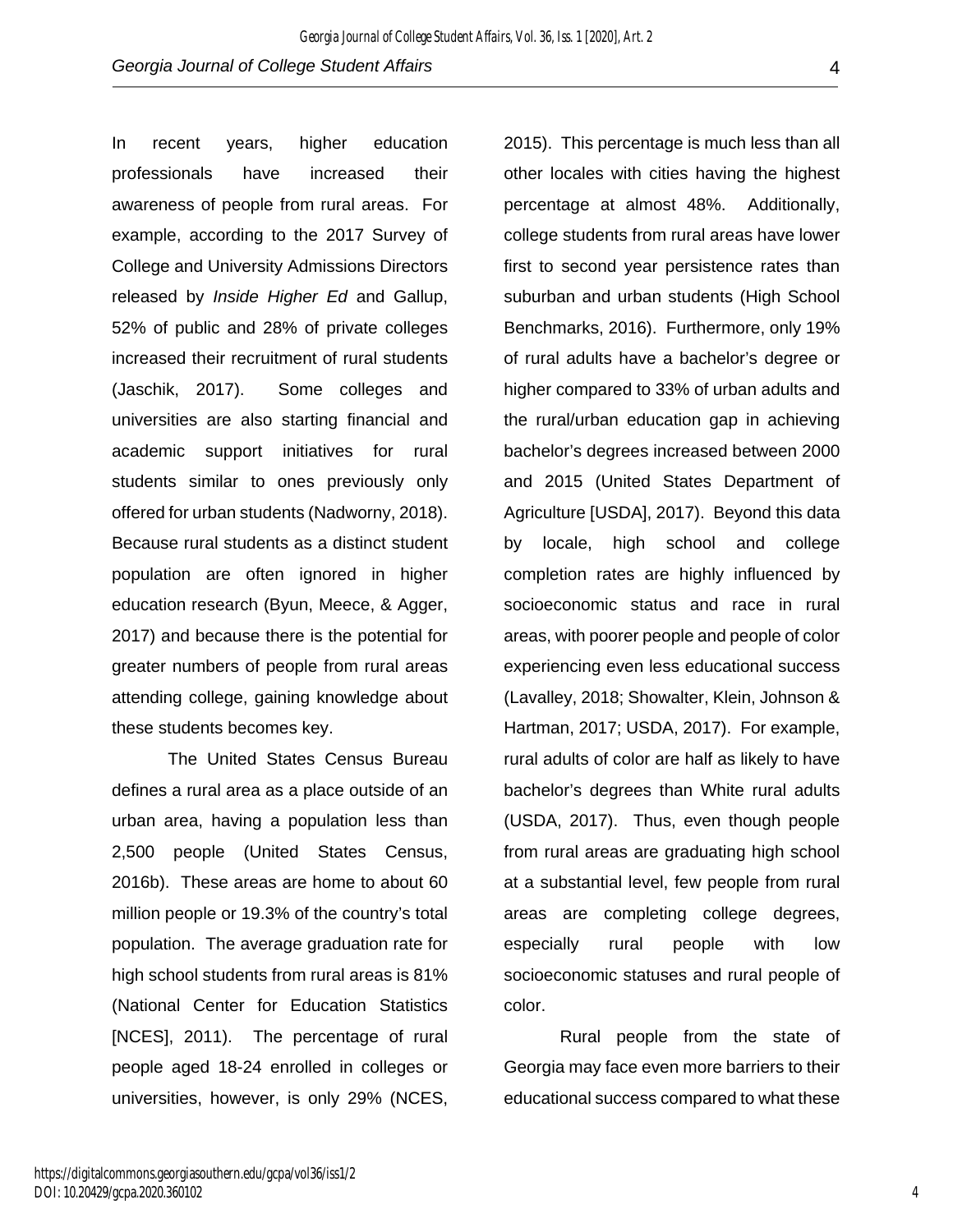national statistics suggest. Showalter et al. (2017) reported that in the state of Georgia the rural student poverty rate and the rural student minority rate are among the highest in the country. In addition, the overall rural high school graduation rate in Georgia is 77% (Showalter et al., 2017), less than the national rural high school graduation rate of 81% reported by the National Center for Education Statistics (2011) and less than the national high school graduation rate of 87% reported by Showalter et al. (2017). The high school graduation rates for Georgia rural students who are eligible for free or reducedprice lunch and who are students of color, are even lower, both at about 71% (Showalter et al., 2017). Rural people in Georgia, therefore, have less chances of graduating high school, not to mention attending postsecondary education. Yet there are almost 380,000 rural school-aged students in the state of Georgia, meaning an understanding of the educational pathways of these individuals is particularly critical for educators.

Due to the lag in educational attainment of people from rural areas, particularly people with low socioeconomic status and people of color, the purpose of this article is to utilize critical race theory as a framework to explore the experiences of college students from rural areas. Through a review of relevant literature, a strategy for

critically exploring students' experiences from rural areas will be created. This article aims to contribute to scholarship by providing a promising practice that may be utilized to expand higher education's understanding of college students from rural areas. The article will begin, therefore, with an overview of critical race theory along with educational data about people from rural areas. Next, a strategy for critically exploring the experiences of college students from rural areas will be presented in the form of a table with key questions for educators to assess when working with students. A vignette of a student named Jean is then utilized to review the use of the strategy. Lastly, this article will conclude with final thoughts, practice implications, and recommendations for further research.

#### **Critical Race Theory Applied to College Student from Rural Areas**

Torres, Jones, and Renn (2009) noted the potential of critical race theory to add to the comprehension of student identity development as well as the need to further investigate "the ways that individuals and their environments interact in the social construction of both identity categories and individual identities" (p. 593). Critical race theory is defined as a movement involving activists and scholars who aim to study and transform the relationship among race, racism, and power

Published by Digital Commons@Georgia Southern, 2020

5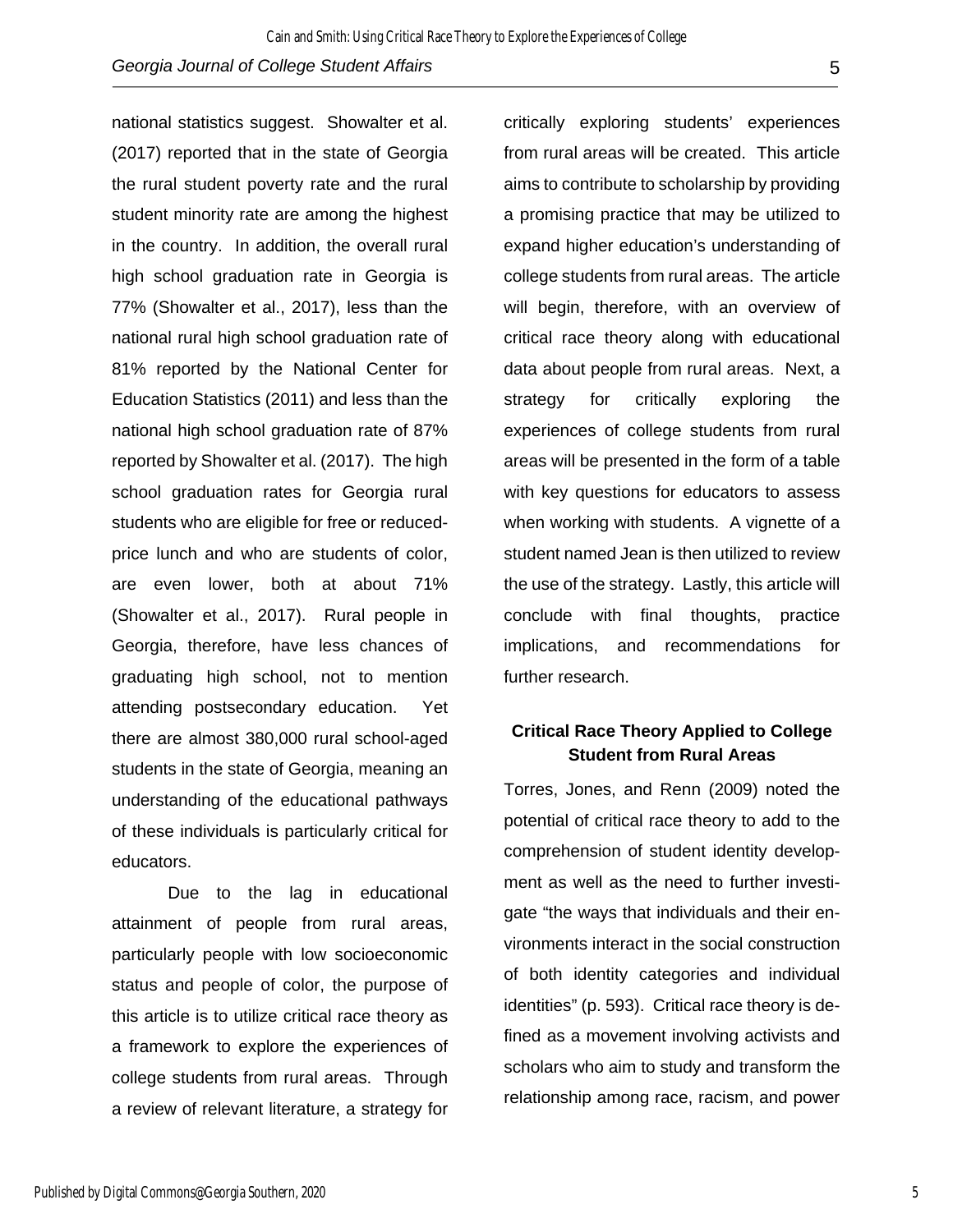(Delgado & Stefancic, 2017). Critical race theory began in the 1970s when a group of activists, legal scholars, and lawyers came to realize new strategies and theories were necessary because the advances made by the 1960s civil rights era were stalling, and in some cases reversing (Delgado & Stefancic, 2017). This original group included people such as Derrick A. Bell, Charles Lawrence, Richard Delgado, Lani Guinier, and Kimberle Crenshaw (Taylor, 2009). The central tenets of critical race theory include: (1) racism is normal and the system prioritizing white over color serves many purposes for the dominant group, (2) since racism advances White people both materially and psychically, a large part of the population has little incentive to eliminate racism, (3) race and racism are social constructions, meaning they result from social relations and thoughts not biological or genetic reasons, (4) dominant groups racialize different groups of people at different times, shifting popular images and stereotypes over time as well, (5) no person has just a single, easily described identity, but has multiple and possibly overlapping or conflicting identities, and (6) people of color have a unique voice and assumed competence to speak about race and racism due to their histories and experiences of oppression (Delgado & Stefancic, 2017).

Utilizing critical race theory as a theoretical lens to explore the experiences of college students from rural areas, therefore, alters the "focus away from a deficiency model to explain educational disparities, to an approach that uncovers how inequities of access, power, and resources in the educational system perpetuate the achievement gap" (Hernández, 2016, p. 170). The central tenets of critical race theory applied to the field of education, create five themes directing perspectives, research methodology, and pedagogy (Hernández, 2016, Solórzano, 1998; Solórzano & Yosso, 2001). The five themes are: (1) understanding of individual experiences, (2) challenging dominant ideology, (3) commitment to social justice, (4) experiential knowledge and voice, and (5) interdisciplinary perspectives. These five themes can be applied to exploring the experiences of college students from rural areas. In the following sections each theme is defined, and examples from literature are provided. Note, however, some examples can be applied to more than one theme but are positioned generally in just one for purposes of this article.

#### **Understanding of Individual Experiences**

The first theme centers the importance of race and racism in the understanding of individual experiences. This theme also includes the intersection of other forms of subordination and oppression, such as classism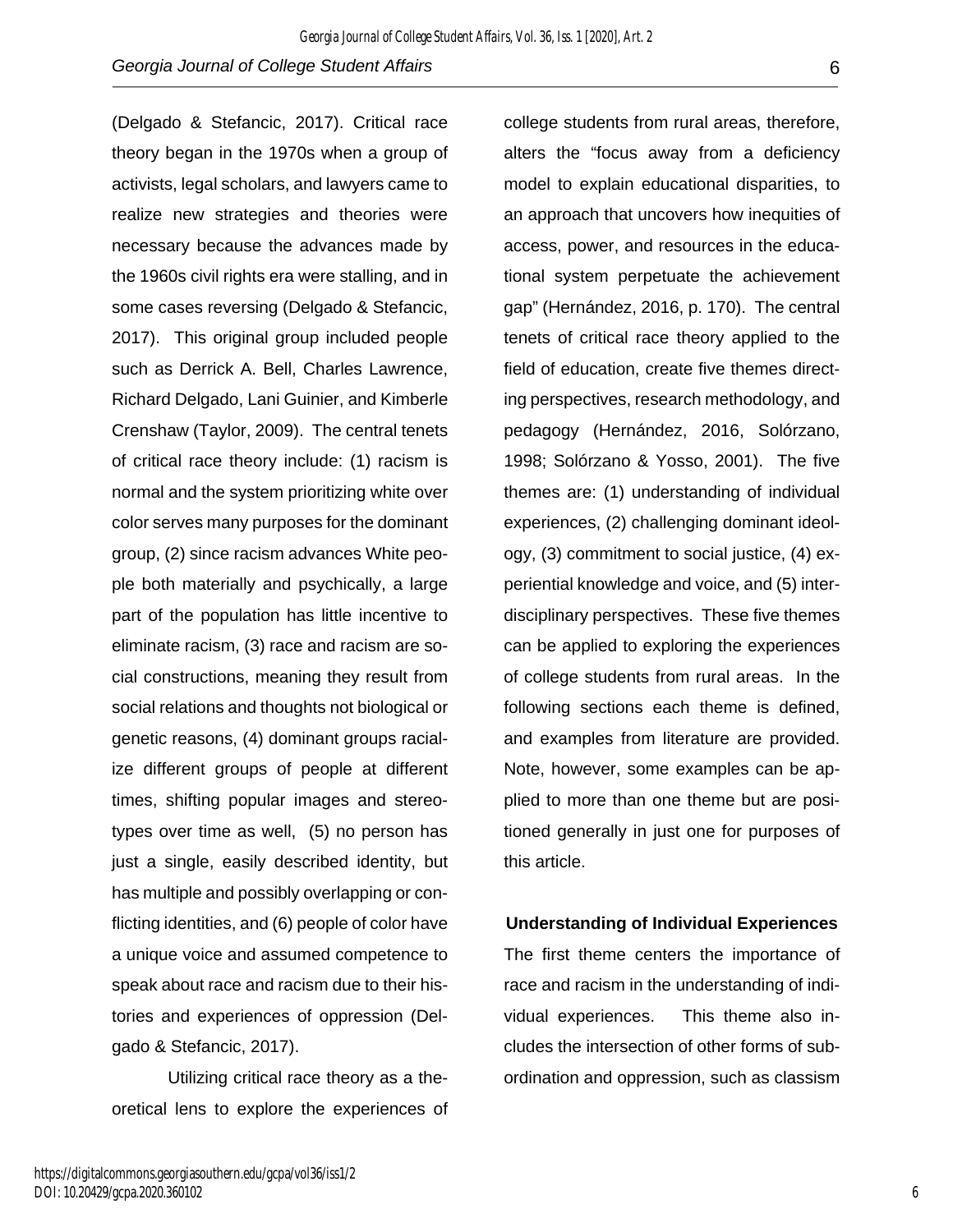and gender inequality (Hernández, 2016, Solórzano, 1998; Solórzano & Yosso, 2001). For people from rural areas, there are several individual characteristics that impact their educational aspirations and attainment of college degrees. Rural high school students' aspirations for some college and fouryear degrees do not differ by race/ethnicity, but students who identify as multiracial are significantly more likely to aspire for graduate or professional degrees (Meece, Hutchins, Byun, Farmer, Irvin, & Weiss, 2013). Race and ethnicity do, however, impact educational attainment of rural people with the percentage of Black, American Indian or Alaska Native, and Hispanic or Latino people from rural areas being less likely to have at least some college education compared to White people (USDA, 2017). In fact, rural people of color are half as likely to earn bachelor's degrees or higher compared to White rural people (USDA, 2017). Rural women are more likely than rural men to aspire for college education (Meece, Askew, Agger, Hutchins, & Byun, 2014; Meece et al., 2013), enroll in college (NCES, 2015), and earn their associate's or bachelor's degrees (USDA, 2017). Socioeconomic status is also an important factor relating to the educational success of people. People with higher socioeconomic statuses are more likely to graduate from high school and are more likely to apply to college (Cabrera & La Nasa, 2001; High

School Benchmarks, 2016). The actions of rural students during college also influences their likelihood of completing their college degrees. For instance, college students from rural areas are more likely to complete their bachelor's degrees when they do not delay their entry into college, attend college fulltime, and participate in Greek organizations and/or social clubs (Byun, Irvin, & Meece, 2012).

Beyond individual characteristics, educational aspirations and attainment for people from rural areas are impacted by several family, school, and community characteristics which impact individuals' experiences (Byun et al., 2017; Molefe, Burke, Collins, Sparks, & Hoyer, 2017). College students from rural areas tend to indicate they are closely tied to their families and/or their communities (Bryan & Simmons, 2009). In the college decision making process, parents of rural college students are powerful influencers of support and determent for attending college (Schultz, 2004). High school students whose parents have higher educational expectations are more likely to enroll in college (Meece, Askew, Agger, Hutchins, & Byun, 2014). Students from rural areas often mention being encouraged by their families to attend and complete college (Hlinka, 2017; Hlinka, Mobelini, & Giltner, 2015; Kannapel & Flory, 2017), however, family commitments and expectations may also distract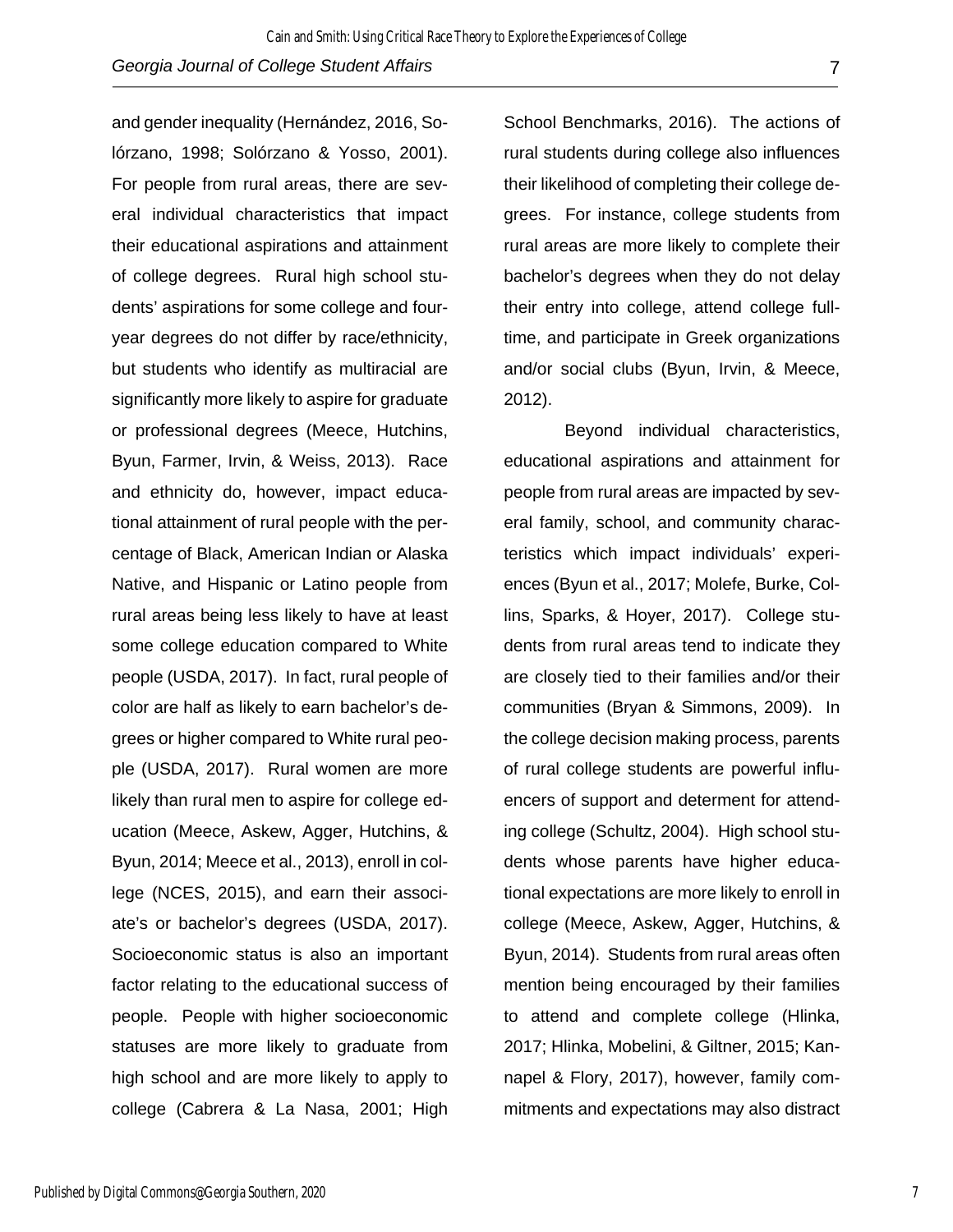the rural college students from their studies (Hand & Payne, 2008; Hlinka, 2017; Hlinka et al., 2015). Family members may have a limited understanding about college and its requirements, yet they desire to support their students with love and excitement through their college experiences (Bryan & Simmons, 2009). People from rural areas with lower family incomes often have lower high school graduation rates (Provasnik, 2007; Roscigno & Crowley, 2001), lower college enrollment rates (Byun, Meece, Irvin, & Hutchins, 2012; Provasnik, 2007), and lower college completion rates (Byun, Irvin et al., 2012; Byun, Meece, & Irvin, 2012). In fact, the overall lower socioeconomic statuses of families from rural areas versus families from urban areas was found to be a major contributor to the rural/urban discrepancies in college attendance rates (Byun et al., 2015). Family structure also influences rural high school students' educational aspirations and attainment with students from two-parent homes having higher aspirations and attainment compared to single and other family structures (Byun, Irvin et al., 2012; Byun, Meece, & Irvin, 2012; Byun, Meece, Irvin, & Hutchins, 2012; Roscigno & Crowley, 2001; Roscigno, Tomaskovic-Devey, & Crowley, 2006). Additionally, higher parental education levels are also associated with higher enrollment and completion rates for rural students (Byun, Irvin et al., 2012; Byun et al., 2017; Schonert

et al., 1991). Due to the many intersecting individual, family, school, and community characteristics all individuals possess and how these characteristics impact educational attainment, it is important to remember rural people are not one homogeneous group.

**Challenging of Dominant Ideology**

The second critical race theory theme in education is challenging of dominant ideology in education. Critical race theory applied to education sees the assumptions of objectivity, neutralness, and equal opportunity as false (Hernández, 2016, Solórzano, 1998; Solórzano & Yosso, 2001). Relating this theme to the first, this means people may not have the same opportunities for educational success based on their multiple identities even though more than half of high school students from rural areas aspire to obtain two- or four-year college degrees (Meece et al., 2013, 2014). For example, literature suggests the characteristics of peoples' high schools may be one way of promoting or demoting the educational success of college students from rural areas. Schools with smaller class sizes (Irvin, Meece, Byun, Farmer, & Hutchins, 2011), schools with lower poverty and lower minority rates (High School Benchmarks, 2016), and schools with higher rigor of the curriculum with incorporation of advanced coursework and college preparation programs (Byun, Irvin et al.,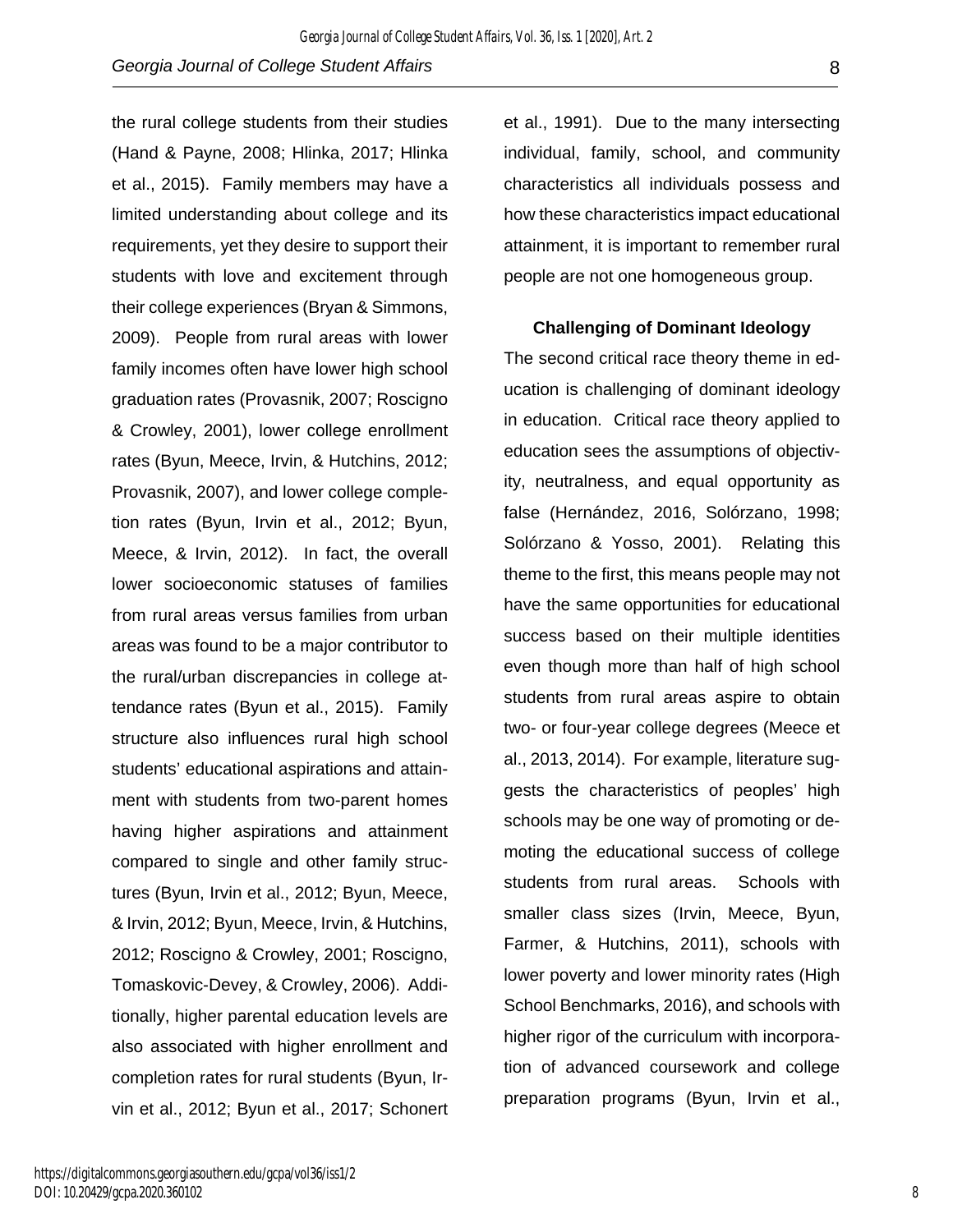2012, 2015) all relate to higher educational achievement of rural people. Furthermore, receiving college counseling also increases the likelihood of enrolling in college for rural high school students (Griffin, Hutchins, & Meece, 2011).

Findings regarding the academic status of college students from rural areas, however, seem to be mixed in the literature. Most studies conclude the students from rural areas, in their samples, are not at a disadvantage academically versus other students (Byun, Irvin et al., 2012; Hand & Payne, 2008; Schonert et al., 1991). In fact, Byun, Irvin, and Meece (2012) discovered rural and urban students had higher first-year cumulative GPAs versus suburban students. On the other hand, other scholars (e.g. Hilkna, 2017; Lavalley, 2018) reported rural students having lower academic success. For example, Hlikna's (2017) study found the rural students sampled from Kentucky's Appalachian region who attended a community college struggled academically due to their poor academic preparation and inability to adjust to critical analysis versus memorization of course information.

Beyond their high schools, college students from rural areas may also be struggling to earn college degrees due to the types of postsecondary institutions they are attending. College students from rural areas are more likely to attend public colleges and

are less likely to attend selective institutions compared to college students from suburban and urban areas (Byun, Irvin et al., 2012). Also, of the rural students who do attend college, 64.5% attend a two-year institution at some point during the college career (Byun et al., 2017). The type of institutions students attend is important, nevertheless, because more selective institutions and institutions with higher expenditures have higher retention and graduation rates compared to less selective institutions (Gansemer-Topf & Schuh, 2006). Thus, students from rural areas who attend selective institutions and institutions with higher expenditures are increasing their chances of completing their degrees simply by where they are attending school.

College students from rural areas may also enter the postsecondary level with little knowledge about higher education until they step onto campuses, impacting their educational success (Ardoin, 2018; Bryan & Simmons, 2009). These students may not have access to resources outside of their community (Walker & Raval, 2017). In addition, due to the limited number of people who earn college degrees in rural areas, younger people may not hear accurate accounts of what college is like (Ganss, 2016). Even when these people do receive some information, institutional information may be con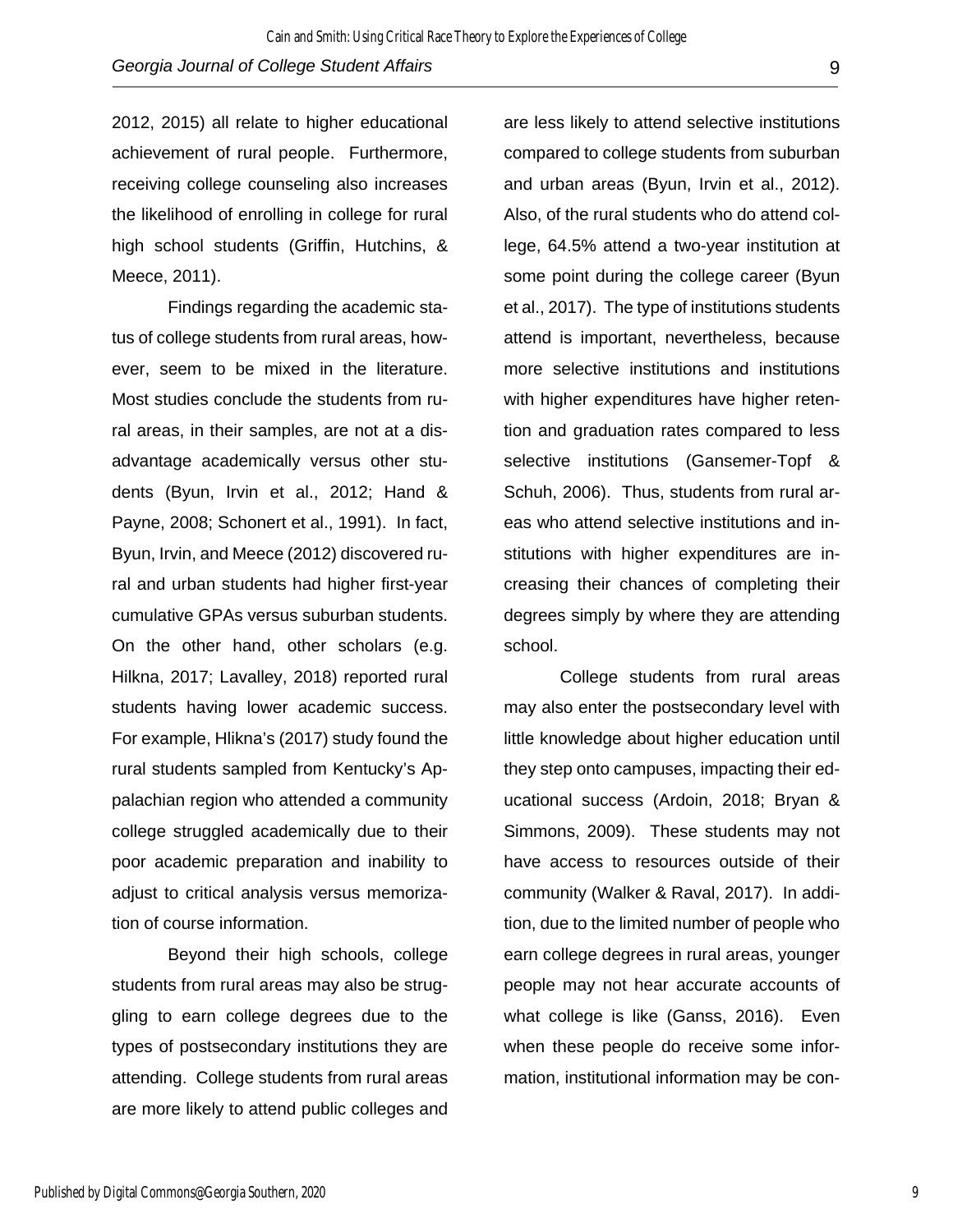fusing and students from rural areas, especially first-generation students, may not have the additional supports necessary to navigate the complexities of higher education (Ardoin, 2018; Hand & Payne, 2008).

**Commitment to Social Justice**

The third theme of critical race theory applied to education involves a commitment to social justice by working to eliminate multiple oppressions and empowering marginalized groups in educational contexts (Hernández, 2016, Solórzano, 1998; Solórzano & Yosso, 2001). One common theme about college students from rural areas involves their struggles with their connection to home, both positively and negatively. Several of the college students from rural areas perceive college as a means to not be "stuck" in their home communities (Ganss, 2016; Walker & Raval, 2016) or as an opportunity for "a better life" (Ardoin, 2018). Some students mention a lack of career and social opportunities in their home areas as reasons for not wanting to return home (Bryan & Simmons, 2009). On the other hand, many students feel a strong connection and loyalty to their families and their communities and wish to return home or stay close to their home after graduation or later in life (Hand & Payne, 2008; Hlinka et al., 2015). These feelings are complex and may impact the educational and career choices students make, impacting their

college experiences. For example, students may choose majors based on the career options they see available in their home areas. Much of these struggles, however, are rooted in the power dynamics much greater than individual experiences. They result from influences from urbanormativity, defined as viewing urbanism as the standard and ruralism as inferior (Thomas, Fulkerson, Lowe, & Smith, 2001). For instance, students may not want to return to their home area because many young, talented rural youth are groomed for leaving their hometowns to find success (Carr & Kefalas, 2009). Higher education institutions, instead of requiring rural students to conform to dominant urban culture, could increase their involvement in rural communities to promote congruence of students' experiences between their rural lives and their college lives to assist these students (McDonough, Gildersleeve, & Jarsky, 2010). Critically addressing not only individual but structural power dynamics, therefore, promotes the potential for social justice for this group of students.

**Experiential Knowledge and Voice**

The fourth critical race theme in education, the centrality of experiential knowledge, gives marginalized people voice to attest to the effects and consequences of racism by valuing their lived experiences (Hernández,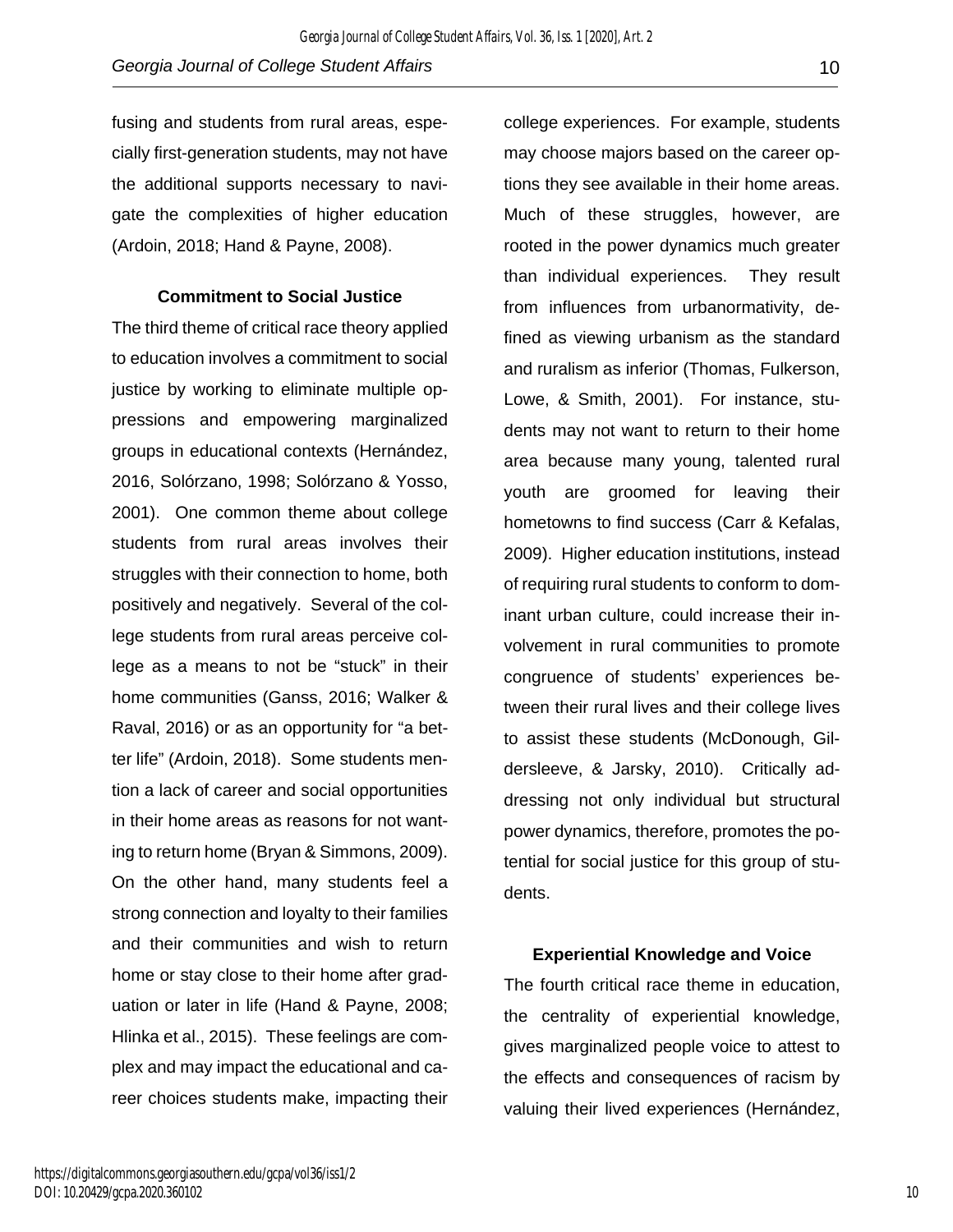2016, Solórzano, 1998; Solórzano & Yosso, 2001). The voices of people of color and women are crucial in the understanding and teaching of racial subordination. This theme encourages listening to the experiences and goals of college students from rural areas to determine what they think is best for their development. College students from rural areas may be struggling academically, socially, and/or emotionally, inhibiting their college success. McDonough et al. (2010) "argue that 'the rural life,' being qualitatively different than urban and suburban cultures, is unattended by higher education" (p. 191) because institutions do not align with rural students' specific concerns and lifestyles. College students from rural areas may be excited as well as anxious about college due to the sizes of their campuses, the sizes of their classes, the close proximity of people in the residence halls, and the surrounding college communities (Schultz, 2004). College students from rural areas may also struggle with making new friends. Some students lack experience having to make new friends due to attending small elementary and secondary schools with the same cohort of students (Ganss, 2016) or simply having friends as a result of convenience and few peers where they grew up (Buote et al., 2007). In addition, students from rural areas may find it to get involved in campus activities. The rural students interviewed by Ganss (2016) said

overwhelming amounts of options and lack of direction on where to start, inhibited their involvement activities.

Some college students from rural areas also struggle at college because of social and emotional factors relating to their families and communities. Some students describe being connected to their hometowns because individuals are supportive of one another as well as know who the other people in their town are (Walker & Raval, 2017). In spite of this encouragement, when these rural students attend college, they may also become aware of a lack of diversity in their home communities (Walker & Raval, 2017) and become aware of their lack of experience with diverse members of the campus community (Schultz, 2004). The college experience can also highlight how the rural students are different (or become different) from their family and community members, and even if students anticipate a change in their relationships, the feelings of difference may be upsetting for them (Bryan & Simmons, 2009). Some students have even expressed feeling like one person at school and another person at home, separating their identities based on place (Bryan & Simmons, 2009). Thus, even though the connections these students have with their families and communities can be positive, challenges can arise due to these relationships as well. Hearing the voices of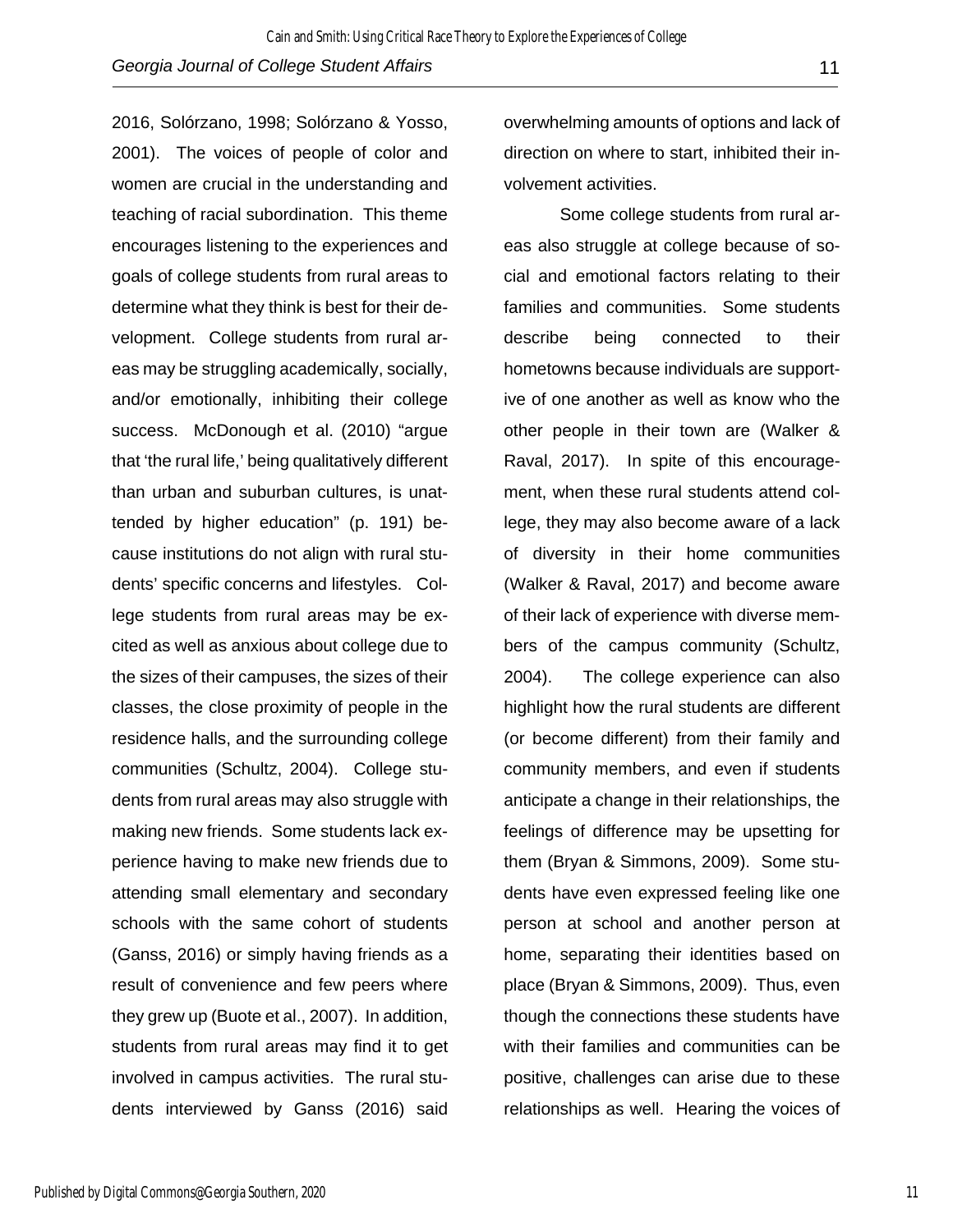these individual students, therefore, is the best way to understand what they are experiencing and how educators may best help them with their individual needs.

#### **Interdisciplinary Perspectives**

The fifth, and final theme, is utilization of interdisciplinary perspectives by analyzing race and racism in education in historical and current contexts through interdisciplinary methods (Hernández, 2016, Solórzano, 1998; Solórzano & Yosso, 2001). Multidisciplinary methods involve gaining an understanding from two or more perspectives. Alternatively, interdisciplinary methods involve "the practice of holding different ways of knowing *in relationship*" (Dreyfuss, 2011, p. 75). It requires people to hold different, sometimes contradictory, ways of knowing simultaneously. Interdisciplinarity, therefore, recognizes that all knowledge and tools are partial, subjective, and evolving (Dreyfuss, 2011).

 An interdisciplinary approach is especially appropriate for the study of experiences and identity because understandings of "identity" differ depending on the discipline, epistemological worldview, and historical context that the perspectives were developed (Jones & Abes, 2013). Many of the identity theories in higher education are rooted in psychology, sociology, social psychology, or human and developmental ecology (Torres et al., 2009). Identity theories that draw from psychology emphasize the individual, focusing on personal identity and understandings of the self (Jones & Abes, 2013; Torres et al., 2009). On the other hand, sociological identity theories view identities as situated within social contexts, with "self" developing out of interactions within groups. Social psychology identity theories combine psychological and sociological perspectives, resulting in identity theories which include both individual and social processes. In addition, identity theories situated in human and developmental ecology look at how individuals are situated in their environments, impacting their development (Jones & Abes, 2013; Torres et al., 2009). Student identity theories, moreover, have also been influenced by postmodernism and poststructuralism (Torres et al., 2009). Key within these viewpoints are the beliefs that identities are socially constructed as well as bound by temporal and cultural contexts.

Combining several of these perspectives to explore identity can enhance understanding of college students by altering attention to different key aspects within each of the disciplinary roots. In the case of college students from rural areas, their identities can be understood as individual, as influenced by social groups, as the interaction between individuals as social groups, as impacted by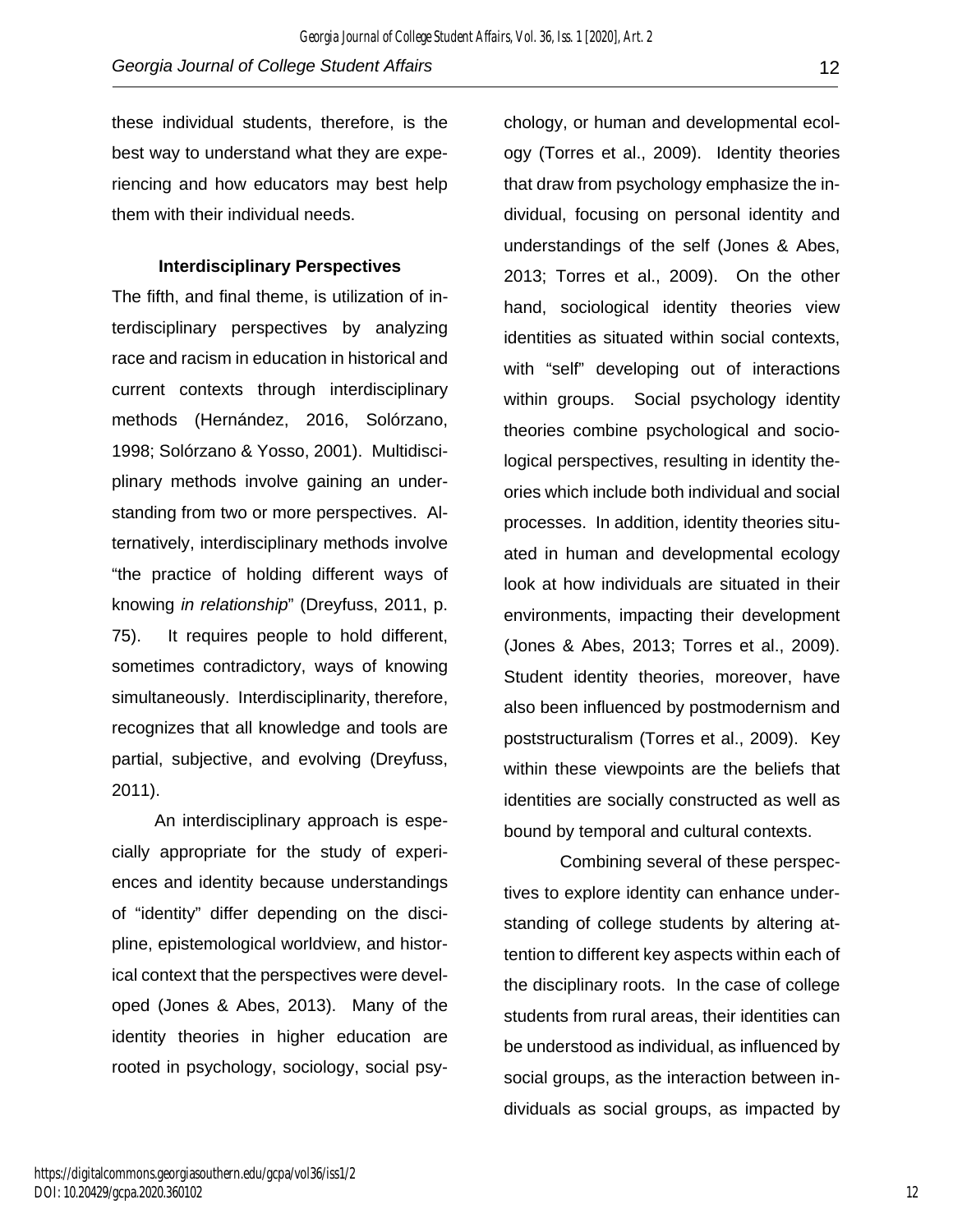environmental factors, and as changing based upon contexts. Each of these understandings can potentially uncover new insights about the students which may be neglected with a narrower approach. It is advantageous, therefore, to question assumptions within different perspectives to best assist students in their educational journeys.

#### **A Strategy for Exploring the Experiences of College Student from Rural Areas**

By using the themes of critical race theory and data from literature outlined above, a strategy for exploring the experiences of college students from rural areas emerges as illustrated in Table 1. This table can be used to support the investigation of rural students beyond a constructivist perspective of reporting individual experiences, to a critical perspective which additionally incorporates the questioning of institutional and structural factors. Each of these five areas (understanding individual experiences, challenging of dominant ideology, commitment to social justice, experiential knowledge and voice, and interdisciplinary perspectives) provide additional knowledge about students and their contexts. Example questions are provided within each of the sections to encourage thinking within each of areas of the table.

To use the table, individuals should prepare answers for the provided questions (and any additional relevant questions for the

theme). After inquiry is completed for the first four themes, the final theme, "Interdisciplinary Perspectives," encourages users to think about the other themes again within a new disciplinary lens. Once these multiple perspectives are considered, the similarities and differences between the original and new views should be highlighted. This strategy can be utilized within different student affairs functional areas, such as residence life, new student services, student conduct, and student activities, as well in classroom settings. The questions provided in Table 1 are intentionally broad to be useful in multiple settings, but more specific questions may be added for specific uses of the strategy within a particular setting. For example, in residence life you may question how a student's multiple identities (e.g. their race, gender, class, and place of origin) influence their relationship with their roommate.

Because examples are often helpful when utilizing a new tool, I will demonstrate the strategy using a scenario involving a fictitious student. As you read the vignette, imagine you are a higher education administrator working with first-year undergraduate students:

*Early in the fall semester you are approached by Jean who is having difficulty adjusting to college. Through conversation, you learn Jean is from a rural area about an hour from your campus. Jean*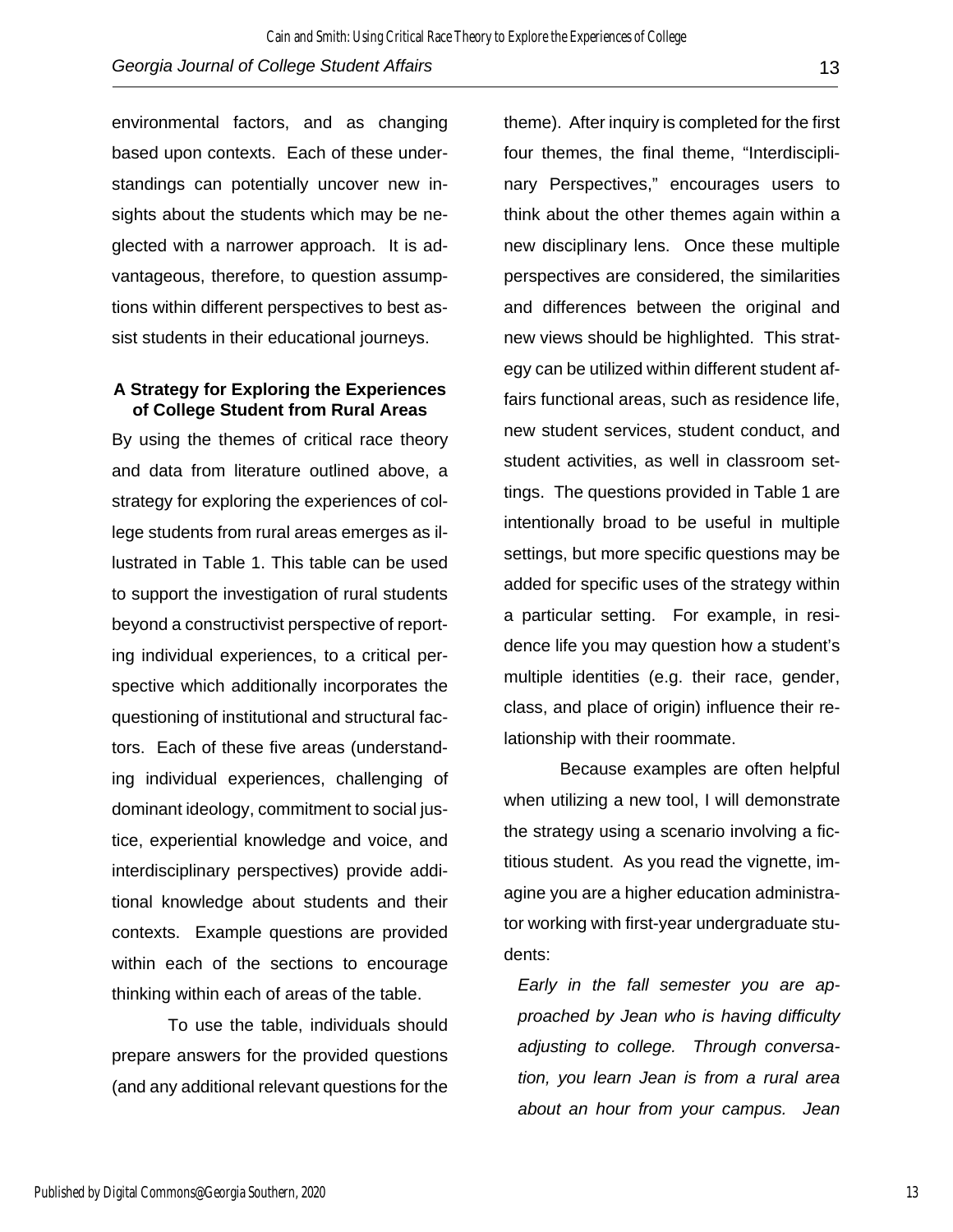*identifies as a Latina female. She appears to be a traditional aged college student, about 18 years old. She tells you she is the first in her family to attend college. She has a younger brother who is three years younger than her. She lives with both of her biological parents. Her mother is an administrative assistant and her father is a mechanic. Both of Jean's parents are supportive of her attending college. Additionally, many of Jean's teachers and commu-* *nity members showed support of her educational choice as she was always one of the top students in her town. Jean feels pressure, however, to make her family and community proud by succeeding in college and is worried if her preparation is adequate compared to the other students. Jean also mentions she attended a K-12 school with a class of about 30 students. Thus, she is feeling a little nervous about making new friends and getting involved.*

| <b>Understanding</b>                                                                                                                             | <b>Challenging of</b>                                                                                                                                                                                                     | <b>Commitment</b>                                                                                                                                                       | <b>Experiential</b>                                                                                                                               | Interdiscipli-                                                                                                                                                                    |
|--------------------------------------------------------------------------------------------------------------------------------------------------|---------------------------------------------------------------------------------------------------------------------------------------------------------------------------------------------------------------------------|-------------------------------------------------------------------------------------------------------------------------------------------------------------------------|---------------------------------------------------------------------------------------------------------------------------------------------------|-----------------------------------------------------------------------------------------------------------------------------------------------------------------------------------|
| of Individual                                                                                                                                    | <b>Dominant</b>                                                                                                                                                                                                           | to Social                                                                                                                                                               | <b>Knowledge</b>                                                                                                                                  | nary Perspec-                                                                                                                                                                     |
| <b>Experiences</b>                                                                                                                               | <b>Ideology</b>                                                                                                                                                                                                           | <b>Justice</b>                                                                                                                                                          | and Voice                                                                                                                                         | tives                                                                                                                                                                             |
| What are the in-                                                                                                                                 | What are the pos-                                                                                                                                                                                                         | In what ways do                                                                                                                                                         | How do these                                                                                                                                      | What perspec-                                                                                                                                                                     |
| dividual charac-                                                                                                                                 | sible barriers to                                                                                                                                                                                                         | these students                                                                                                                                                          | students un-                                                                                                                                      | tives are cur-                                                                                                                                                                    |
| teristics of these                                                                                                                               | educational suc-                                                                                                                                                                                                          | have privilege                                                                                                                                                          | derstand and                                                                                                                                      | rently being                                                                                                                                                                      |
| students (e.g.                                                                                                                                   | cess of these stu-                                                                                                                                                                                                        | and in what                                                                                                                                                             | make meaning                                                                                                                                      | used?                                                                                                                                                                             |
| race, gender,                                                                                                                                    | dents (remember-                                                                                                                                                                                                          | ways are these                                                                                                                                                          | of their identi-                                                                                                                                  |                                                                                                                                                                                   |
| class)?                                                                                                                                          | ing that "success"                                                                                                                                                                                                        | students op-                                                                                                                                                            | ties and expe-                                                                                                                                    | How may the                                                                                                                                                                       |
|                                                                                                                                                  | should be defined                                                                                                                                                                                                         | pressed?                                                                                                                                                                | riences?                                                                                                                                          | identities, experi-                                                                                                                                                               |
| What are the                                                                                                                                     | by the student)?                                                                                                                                                                                                          |                                                                                                                                                                         |                                                                                                                                                   | ences, and sto-                                                                                                                                                                   |
| family, school,<br>and/or commu-<br>nity backgrounds<br>of these stu-<br>dents?<br>What are the<br>unique college<br>needs of these<br>students? | What are the ben-<br>efits or drawbacks<br>of the institution<br>relating to the suc-<br>cess of these stu-<br>dents?<br>How are students'<br>opportunities for<br>success influenced<br>by their multiple<br>identities? | How are these<br>students influ-<br>enced or af-<br>fected by ur-<br>banormativity?<br>How can ine-<br>qualities be<br>eliminated in or-<br>der to empower<br>students? | How do these<br>students ex-<br>press their<br>identities (e.g.<br>language, ac-<br>tions, dress)?<br>What are the<br>goals of these<br>students? | ries of these stu-<br>dents be under-<br>stood using dif-<br>ferent perspec-<br>tives?<br>What are the<br>similarities and<br>differences be-<br>tween these un-<br>derstandings? |

Table 1. Strategy for Critically Exploring the Experiences of College Students from Rural Areas

*Note*. For each of the central tenets of critical race theory example questions are provided to guide critical exploration of the experiences of college students from rural areas.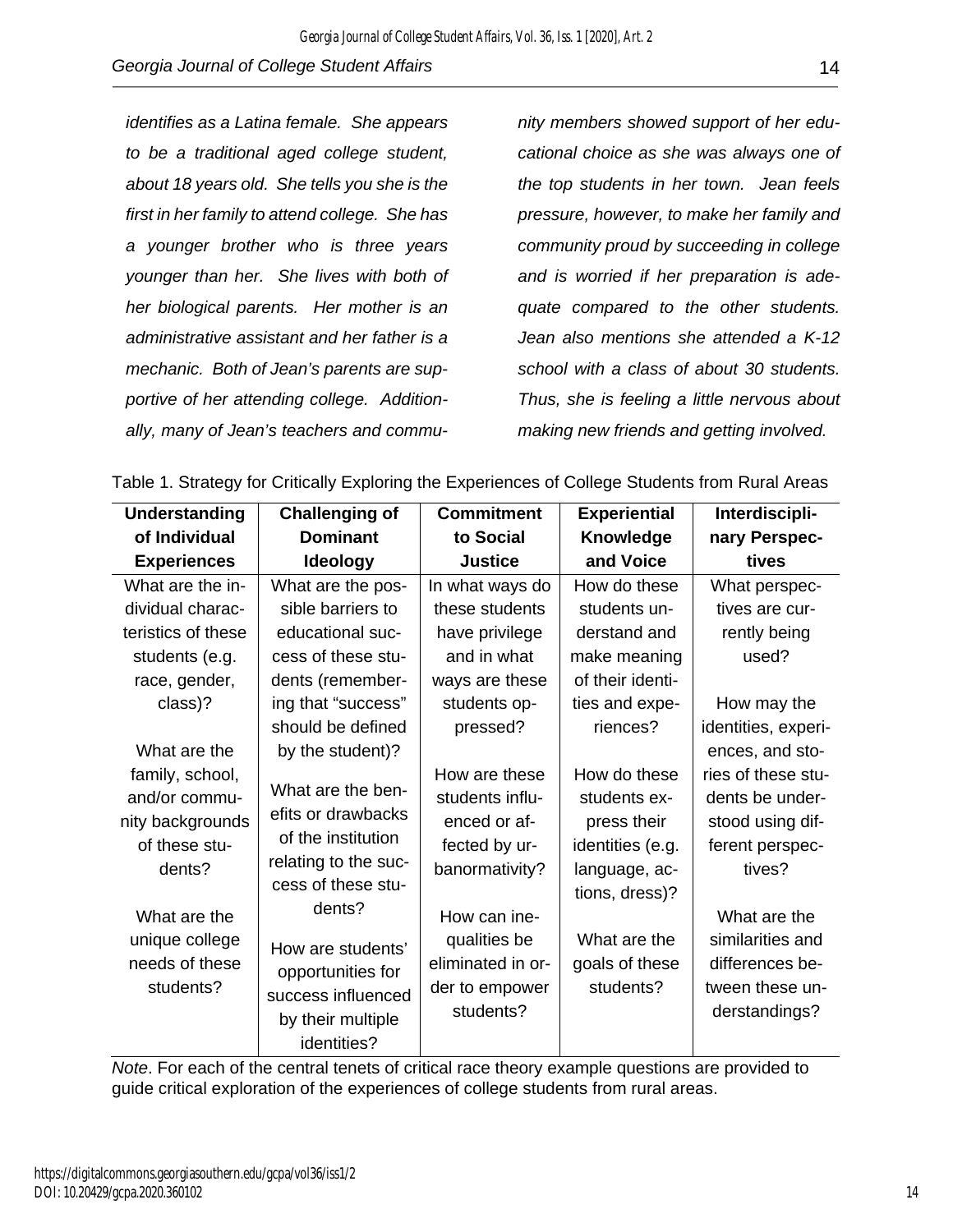Table 1 can be used to guide thinking to help Jean with her college transition. Beginning with the critical race theme of "Understanding of Individual Experiences," there are several things already known about Jean. As far as individual characteristics, Jean is a Latina, traditionally-aged, female student from a rural area. For family characteristics, she has a younger sibling, two parents who support her education, and may be from a working-class background. In addition, relating to community characteristics, Jean is from a small community with a K-12 school that seems to be supportive. From the information provided, it seems Jean may be struggling to adjust to college socially (due to her nervousness of making new friends and getting involved) as well as academically (due to feeling pressured and possibly inadequately prepared).

Next, for the critical race theme of "Challenging of Dominant Ideology," there are a few possible barriers to Jean's educational success. To begin, however, it is helpful to clarify what success means to Jean. For instance, what outcome is Jean hoping for by attending college (e.g. a certificate, a two-year degree, a four-year degree)? Next the extent of Jean's academic preparation and college knowledge, especially as a firstgeneration college student, should be explored. Also, since Jean mentioned being

nervous about making friends and getting involved as well as support yet pressure from family and community members, it would be useful clarify if Jean is struggling with her social support networks. Within this topic area, it is important to also evaluate the benefits and drawbacks of the institution for helping Jean. Maybe the institution has resources that can assist Jean like a program to assist first-generation college students or a strong residential first-year experience program or a student organization similar to one of Jean's interests. However, it is also important to honestly evaluate some challenges for the institution such as large class sizes or a student population predominately from urban locations or low first- to second-year persistence rates. Jean's other identities should also be explored to determine how they may be influencing her opportunities for success. Since this task overlaps with the next theme, more of Jean's multiple identities will be included in the next paragraph.

Transitioning to "Commitment to Social Justice," Jean's situation can be evaluated in terms of privileges and oppressions relating to her identities. Jean, being a student of color, is a member of a marginalized group. She is also both privileged and oppressed as a woman because as discussed earlier rural women are more attend and complete college, however, Jean may still be impacted by patriarchy. Jean may also face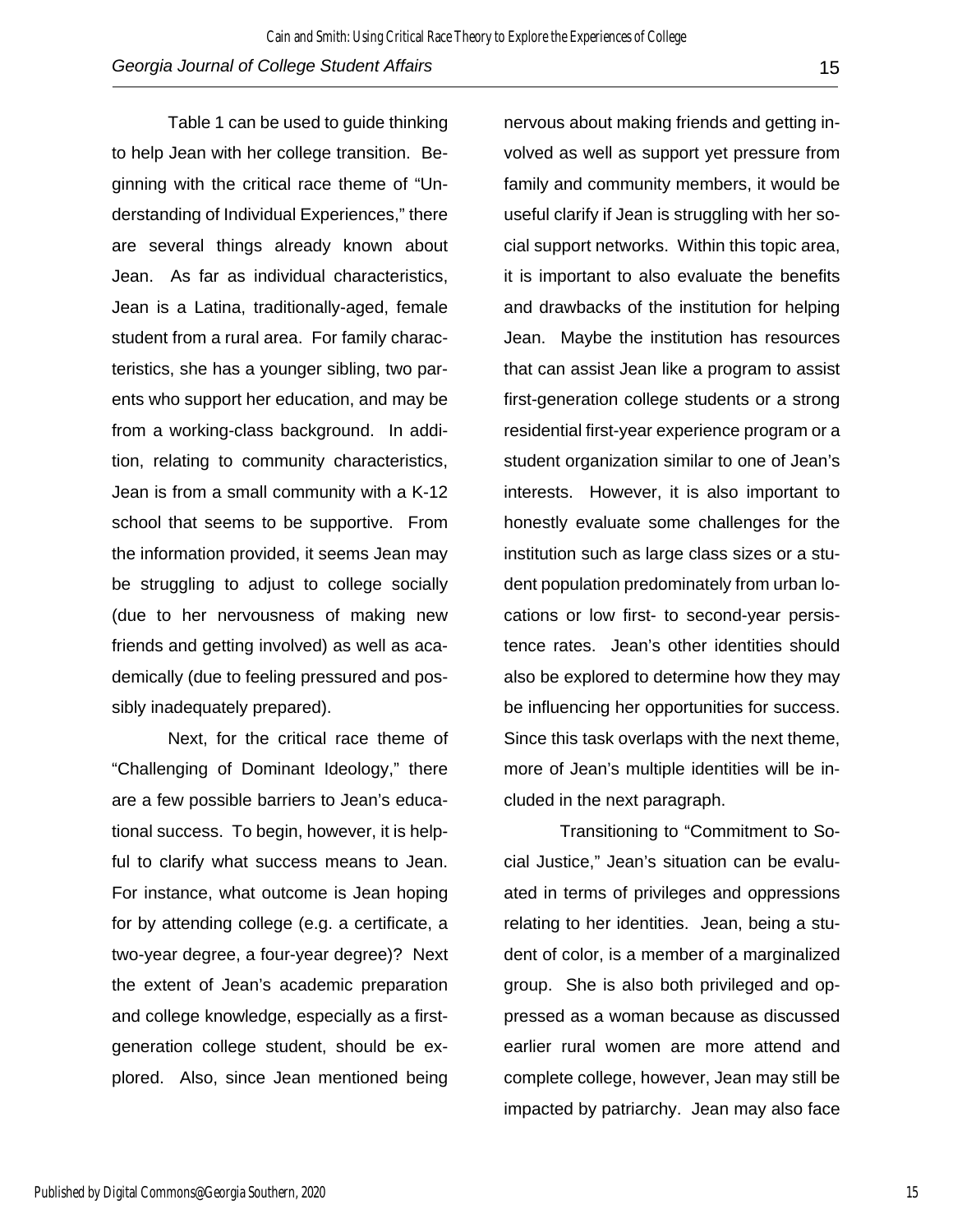additional challenges due to her first-generation status. Depending on her family's income, she may also struggle economically to pay for her college education. Beyond individual factors, this critical race theme pushes thinking towards larger institutional and structural issues by examining urbanormativity. In Jean's situation, for example, she said she was one of the top students in her town, yet she is nervous about her academic preparation. Does Jean lack skills because of inadequate preparation from high school or does Jean just worry about this because she assumes her education was inferior to other schools because of urbanormativity? Further clarification in this area is warranted rather than assuming one reason or the other. This may, moreover, be an area to provide empowerment to Jean. For instance, if the case is that Jean is a top student, providing her with opportunities such as study groups or tutoring may increase her confidence and satisfaction with her classes as well as connect her with other students.

For the fourth critical race theme, "Experiential Knowledge and Voice," getting to know more about Jean becomes key. For this case study only basic information in available about Jean, but in a real-life situation it would be advantageous to have an extended conversation (if not several) with Jean to grasp more fully who Jean feels she is, what she feels she needs, and what shortand long-term goals she has. Gaining additional information about Jean, therefore, would provide greater alignment of her needs and the assistance necessary to aid her in her college transition period.

Finally, for the fifth critical race theme of "Interdisciplinary Perspectives", the initial thoughts about Jean should be evaluated and pushed to in new directions. For example, from an ecological development perspective, what other environmental factors have influenced Jean's development? The introduction to Jean mentioned a younger brother. Maybe Jean is very close to her brother and misses him or feels she needs to be a role model for his educational attainment. Maybe being an hour away from home Jean is going home often on weekends, inhibiting her ability to make friends on campus. Questioning the similarities and differences between these different perspectives may lead to new views about how to best provide services for Jean.

This example of the fictitious student named Jean, was provided as an illustration of how to use the strategy provided in Table 1. The strategy uses the themes of critical race theory in education to guide exploration of rural college students in practice settings. It is important to note, however, this example was brief for purposes of this article. Much more questioning and investigation into Jean's situation would lead to even greater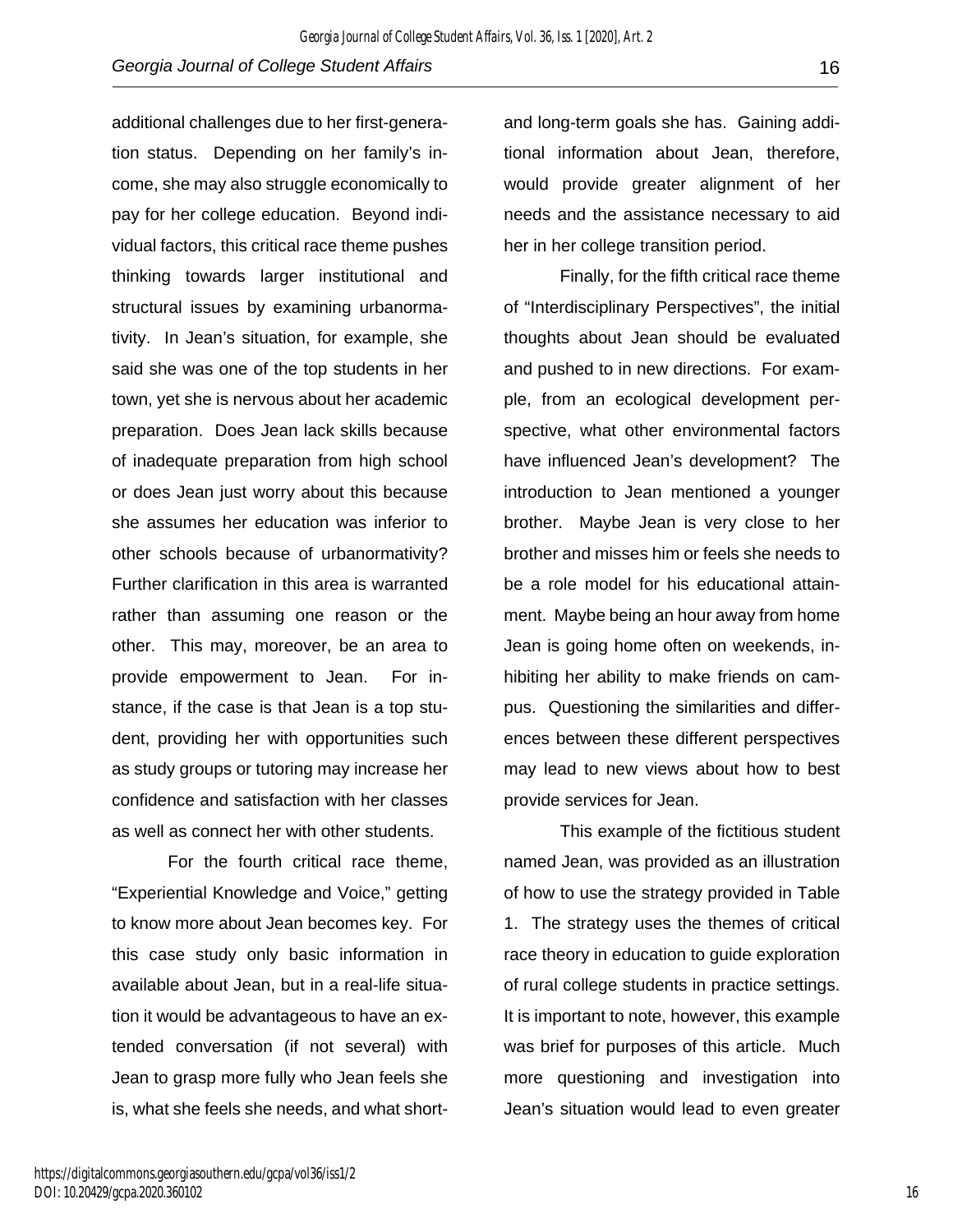understanding of her experiences and identity. Proper time and care in real-life situations with real students, therefore, should be taken to best align practices with the needs of students.

#### **Conclusion**

By creating a strategy for exploring rural college student identity based in critical race theory and current literature about college students from rural areas, this model aims to advance higher education's understanding of this student group as well as encourage dialogue and recognition of this group of students. Since traditionally aged college students from rural areas are attending colleges at the low rate of 29% (NCES, 2015), and college student from rural areas have lower first to second year persistence rates than suburban and urban students (High School Benchmarks, 2016), greater attention to this student population is warranted. Specifically, within the state of Georgia, since there are higher rates of students of color and higher rates of students in poverty in rural areas compared to national averages (Showalter et al., 2017), critical race theory provides a critical perspective for assisting the educational pathways of these marginalized students.

The information and strategy provided in this article has several promising implications for practice. First, the strategy detailed in Table 1 can be used by educators in their conversations with students. An understanding of identity helps educators understand college students and their experiences (Jones & Abes, 2013). The table, therefore, provides a guide for educators to gain knowledge about rural students' identities and to better support the college experiences (e.g. academic, residential, career planning) of students at their institutions. Second, the table can also be used as a tool for faculty and staff to gain new insight into their own experiences and backgrounds. McClellan (2018) stated, "knowing who we are and being mindful of how our identities play out in our work and lives is essential to our success in serving and supporting our students and our institutions" (p. 6). Education professionals can, therefore, use the table as a personal and professional development tool. Third, the table can be used as an instructional tool with students in one-on-one meetings or within presentations. During these meetings or presentations, students can answer the questions within the table orally or written formats as individuals or in small groups. Additional questions can be added to the table (e.g. goal setting questions, career development questions) depending on the functional area the strategy is being implemented within.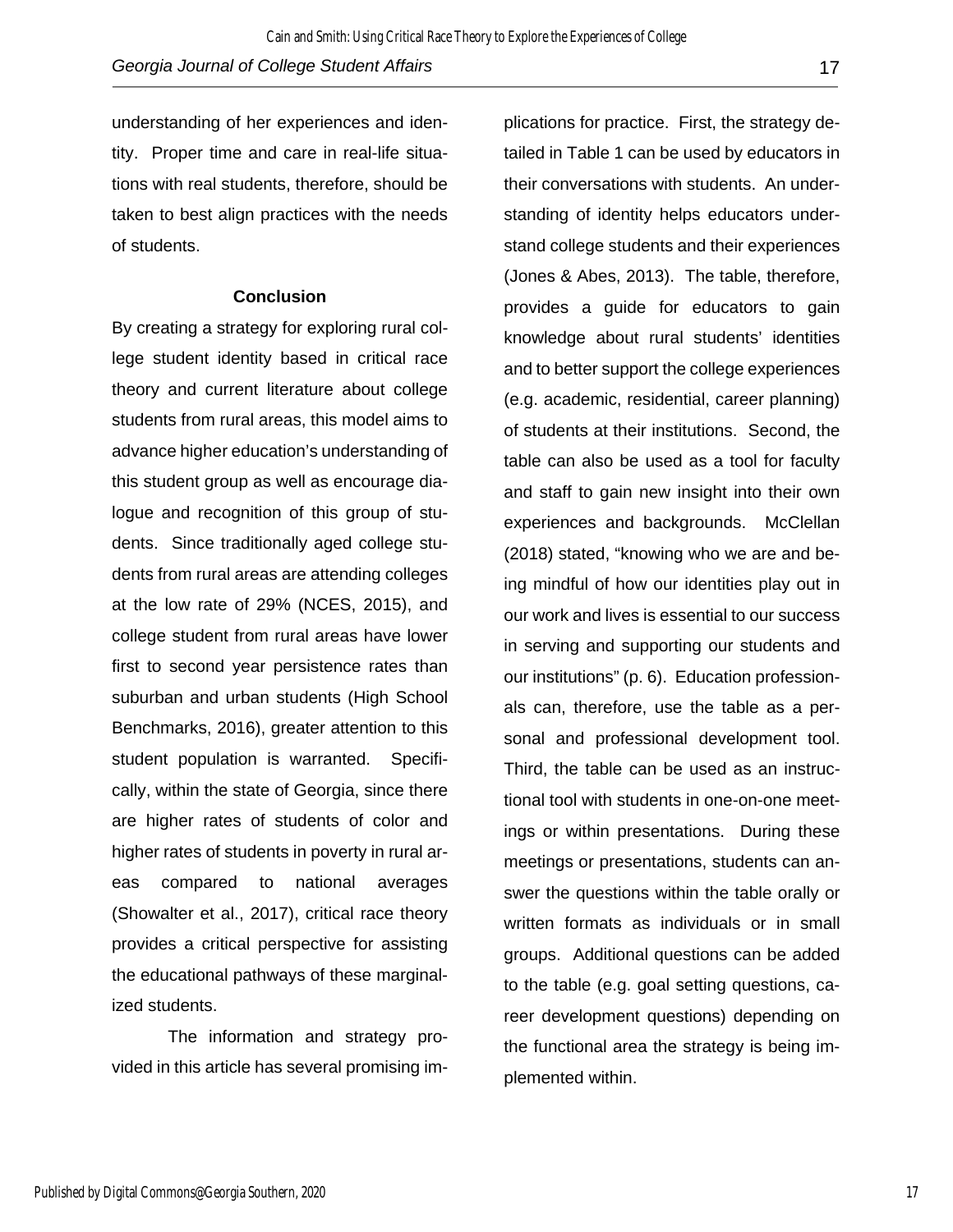Beyond practice, more research on the experiences and identities of rural students and their perceptions will further affect the development of this topic in the future. Qualitative research in the form of observations and in-depth interviews will allow for greater exploration about rural college students from various areas and who attend various higher education institutional types. More quantitative research on this group of students would also provide a greater understanding of this group of students. Many of the largest student surveys and data tools in higher education do not collect demographic data like high school name or zip code, which

could be used to investigate place as a variable. The strategy presented in Table 1 of this article should also be empirically tested in future studies. Once there is more data on college students from rural areas, colleges and universities can then begin to better align campus student services and curricula to meet these students' needs. Higher education owes it to these students to acknowledge its dominant ideological thoughts and practices, giving rural college students a voice and representation in literature and on campuses. This strategy for critically exploring the experiences of college students from rural areas seeks to be a starting point for these future conversations.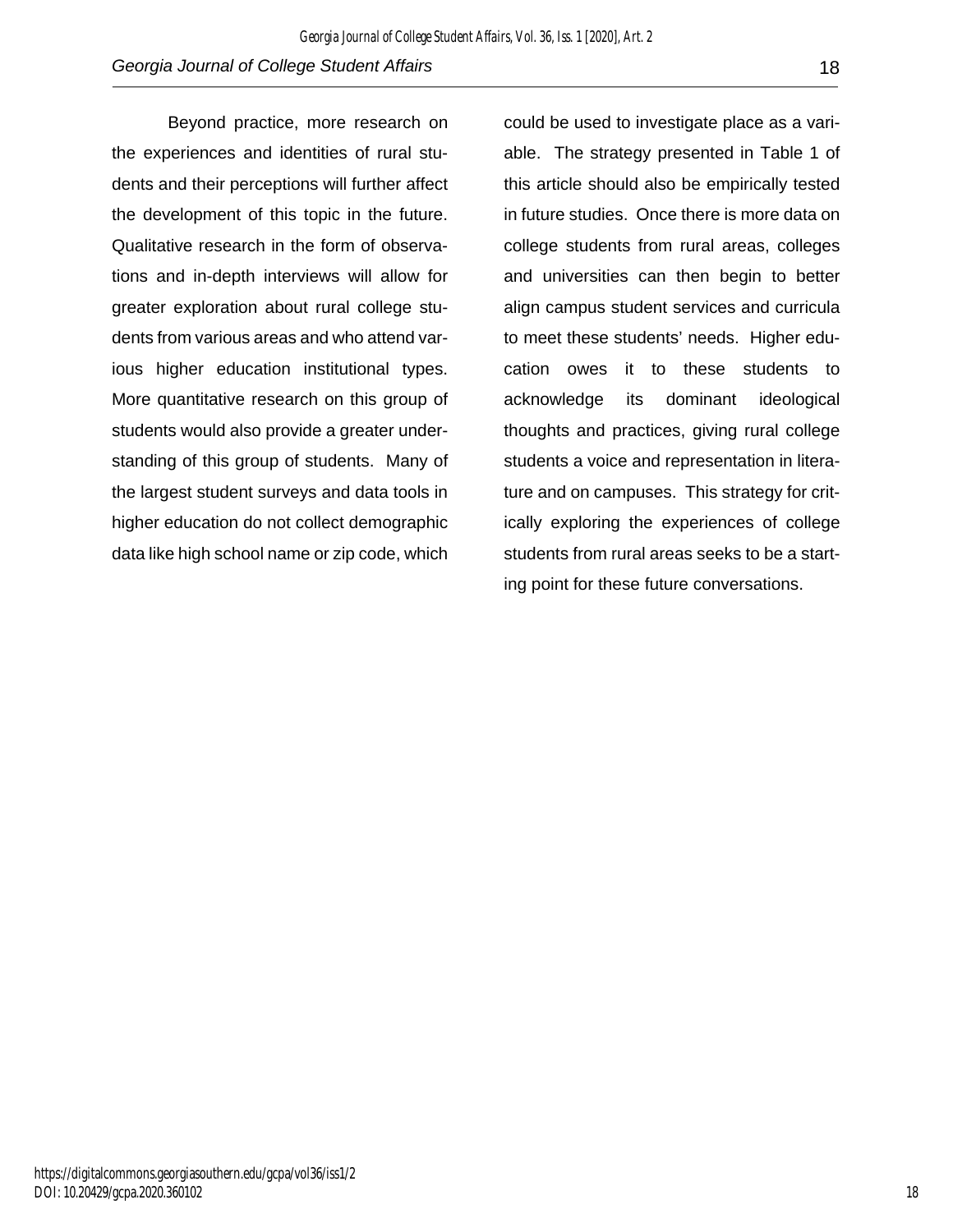## **REFERENCES**

- Ardoin, S. (2018). *College aspirations and access in working-class rural communities: The mixed signals, challenges, and new language first-generation students encounter*. Lanham, MD: Lexington Books.
- Bryan, E., & Simmons, L. A. (2009). Family involvement: Impacts on post-secondary educational success for first-generation Appalachian college students. *Journal of College Student Development*, *50*(4), 391-406. doi:10.1353/csd.0.0081
- Buote, V. M., Pancer, S. M., Pratt, M. W., Adams, G., Birnie-Lefcovitch, S., Polivy, J., & Wintre, M. G. (2007). The importance of friends: Friendship and adjustment among 1st-year university students. *Journal of Adolescent Research*, *22*(6), 665-689. doi:10.1177/0743558407306344
- Byun, S. Y., Irvin, M. J., & Meece, J. L. (2012). Predictors of bachelor's degree completion among rural students at four-year institutions. *The Review of Higher Education*, *35*(3), 463-484. doi:10.1353/rhe.2012.0023
- Byun, S., Meece, J. L., & Irvin, M. J. (2012). Rural-nonrural disparities in postsecondary educational attainment revisited. *American Educational Research Journal*, *49*(3), 412–437.
- Byun, S., Meece, J. L., Irvin, M. J., & Hutchins, B. C. (2012). The role of social capital in educational aspirations of rural youth. *Rural Sociology*, *77*(3), 355–379.
- Byun, S. Y., Irvin, M. J., & Meece, J. L. (2015). Rural–nonrural differences in college attendance patterns. *Peabody Journal of Education*, *90*(2), 263-279. doi:10.1080/0161956X.2015.1022384
- Byun, S. Y., Meece, J. L., & Agger, C. A. (2017). Predictors of College Attendance Patterns of Rural Youth. *Research in Higher Education*, *58*(8), 817-842. doi:10.1007/s11162-017- 9449-z
- Carr, P. J., & Kefalas M. J. (2009). *Hollowing out the middle: The rural brain drain and what it means for America*. Boston, MA: Beacon Press.
- Cabrera, A. F., & La Nasa, S. M. (2001). On the path to college: Three critical tasks facing America's disadvantaged. *Research in Higher Education*, *42*(2), 119-149.
- Delgado, R., & Stefancic, J. (2017). *Critical race theory: An introduction*. New York, NY: New York University Press.
- Dreyfuss, S. (2011). Something essential about interdisciplinary thinking. *Issues in Integrative Studies*, *29*, 67-83.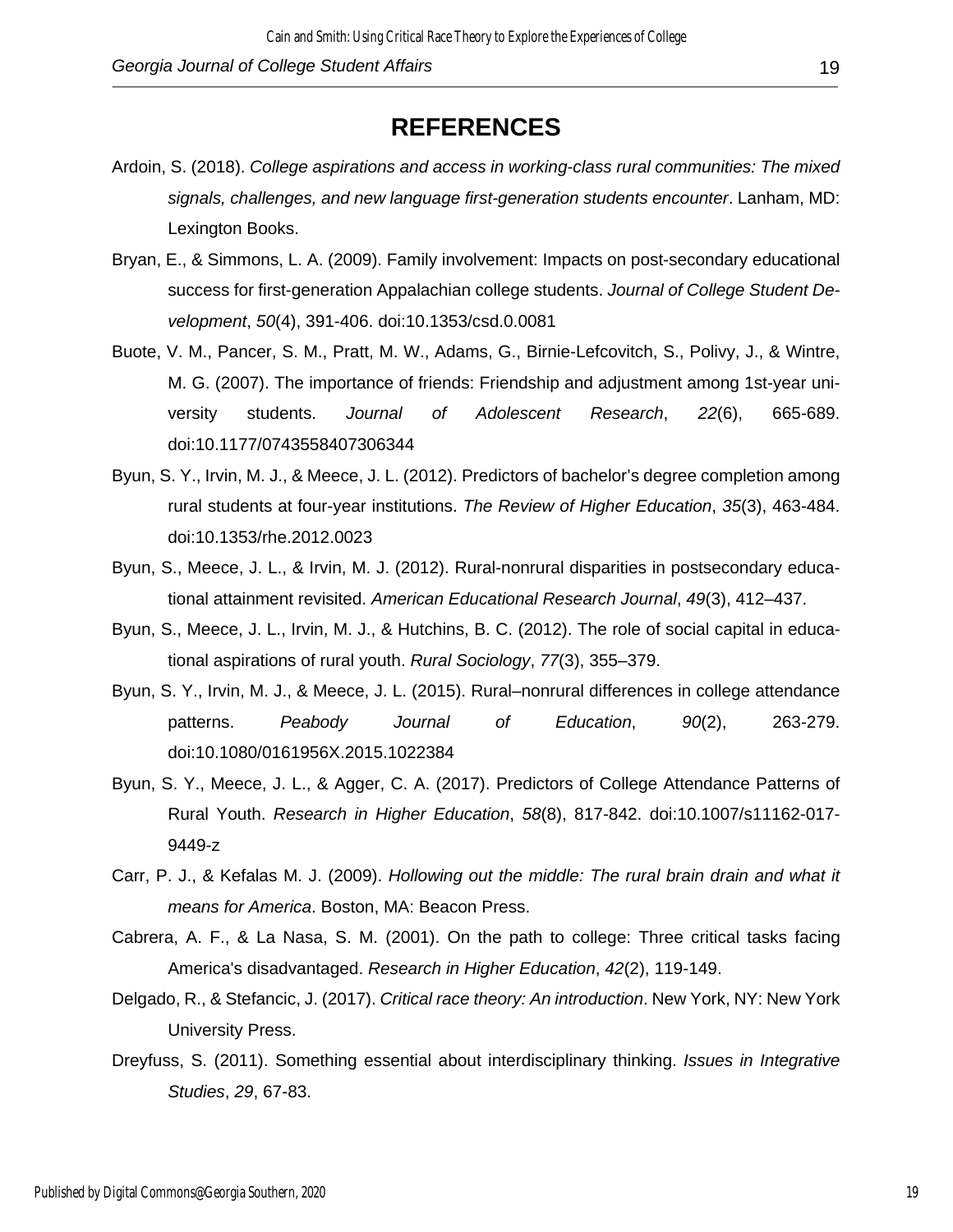- Evans, N. J., Forney, D. S., Guido, F. M., Patton, L. D., & Renn, K. A. (2010*). Student Development in College: Theory, Research, and Practice.* (2nd ed.). San Francisco, CA: Jossey-Bass.
- Ganss, K. M. (2016). The college transition for first-year students from rural Oregon communities. *Journal of Student Affairs Research and Practice*, *53*(3), 269-280. doi:10.1080/19496591.2016.1157487
- Gansemer-Topf, A. M., & Schuh, J. H. (2006). Institutional selectivity and institutional expenditures: Examining organizational factors that contribute to retention and graduation. *Research in Higher Education*, *47*(6), 613-642. doi: 10.1007/s11162-006-9009-4
- Hand, C., & Payne, E. M. (2008). First-generation college students: A study of Appalachian student success. *Journal of Developmental Education*, *32*(1), 4-15.
- Hernández, E. (2016). Utilizing critical race theory to examine race/ethnicity, racism, and power in student development theory and research. *Journal of College Student Development*, *57*(2), 168-180. doi: 10.1353/csd.2016.0020
- High School Benchmarks. (2016). *National college progression rates for high schools participating in the National Student Clearinghouse Student tracker service*. Retrieved from the National Student Clearinghouse website https://nscresearchcenter.org/wp-content/uploads/HighSchoolBenchmarks2016.pdf
- Hlinka, K. R. (2017). Tailoring retention theories to meet the needs of rural Appalachian community college students. *Community College Review*, *45*(2), 144-164. doi:10.1177/0091552116686403
- Hlinka, K. R., Mobelini, D. C., & Giltner, T. (2015). Tensions impacting student success in a rural community college. *Journal of Research in Rural Education (Online)*, *30*(5), 1-16.
- Jaschik, S. (2017). The 2017 survey of admissions directors: Pressures all around. *Inside Higher Ed.* Retrieved from https://www.insidehighered.com/
- Jones, S. R. & Abes, E. S. (2013). *Identity development of college students: Advancing frameworks for multiple dimensions of identity*. San Francisco, CA: Jossey-Bass.
- Lavalley, M. (2018). *Out of the loop: Rural schools are largely left out of the research and policy discussions, exacerbating poverty, inequality, and isolation*. Alexandria, VA: National School Boards Association Center for Public Education.
- McClellan, G. S. (2018). When people ask me what I do: Perspectives on learning from an SSAO. In J. Fried, & R. Harper (Eds.), *Learning everywhere on campus: Teaching strategies for student affairs professionals* (pp. 3-10). New York, NY: Routledge.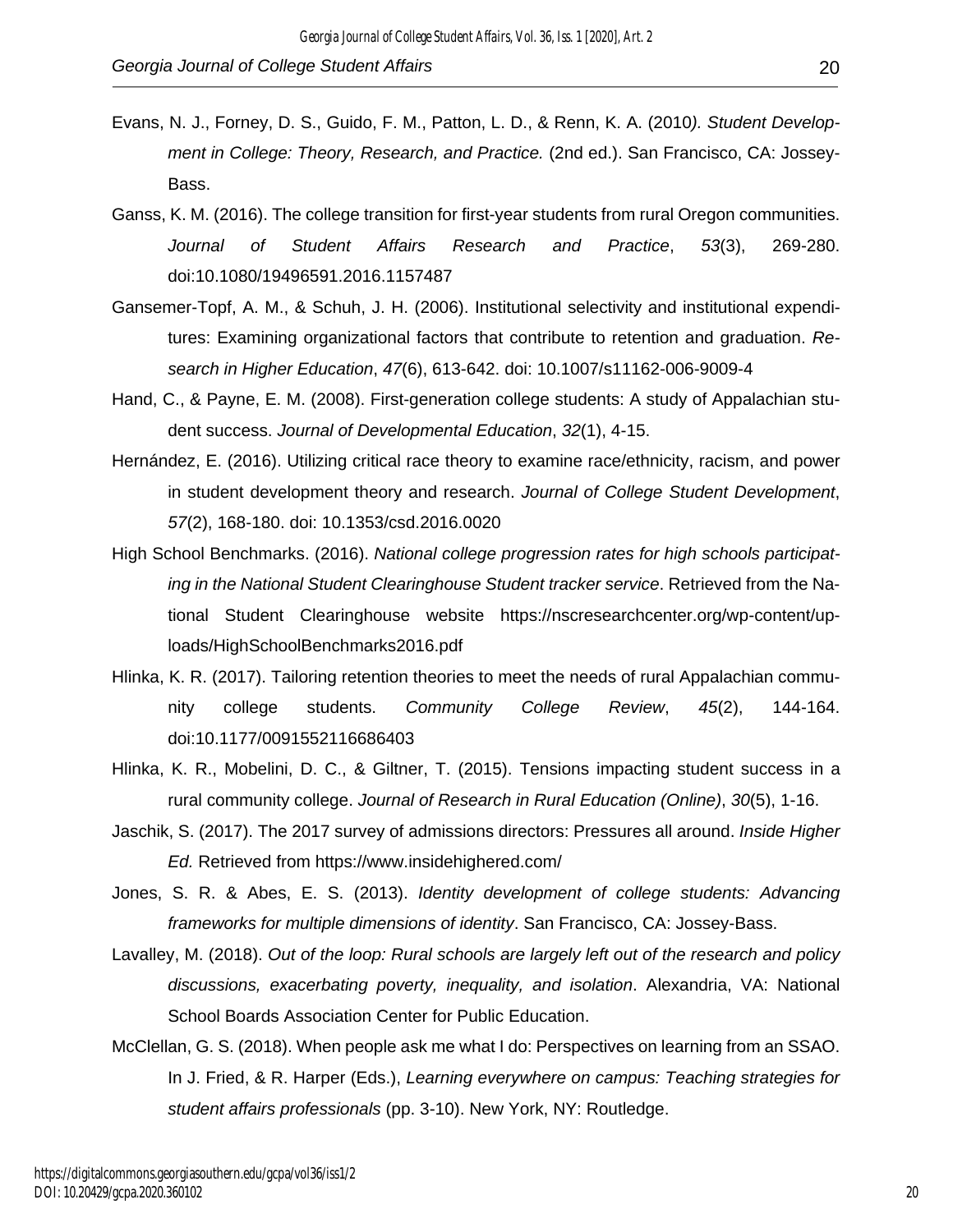- McDonough, P. M., Gildersleeve, R. E., & Jarsky, K. M. (2010). The golden cage of rural college access: How higher education can respond to the rural life. In K. A. Schafft, & A. Y. Jackson (Eds.), *Rural education for the twenty-first century: Identity, place and community in a globalizing world* (pp. 191-209). University Park, PA: The Pennsylvania State University Press.
- Meece, J. L., Askew, K. J., Agger, C. A., Hutchins, B. C., & Byun, S. Y. (2014). Familial and economic influences on the gender-related educational and occupational aspirations of rural adolescents. *Journal of Educational and Developmental Psychology*, *4*(1), 238-257. doi:10.5539/jedp.v4n1p238
- Meece, J. L., Hutchins, B. C., Byun, S. Y., Farmer, T. W., Irvin, M. J., & Weiss, M. (2013). Preparing for adulthood: A recent examination of the alignment of rural youth's future educational and vocational aspirations. *Journal of Educational and Developmental Psychology*, *3*(2), 175-192. doi: 10.5539/jedp.v3n2p175
- Molefe, A., Burke, M. R., Collins, N., Sparks, D., & Hoyer, K. (2017). *Postsecondary education expectations and attainment of rural and nonrural students* (REL 2017–257). Washington, DC: U.S. Department of Education, Institute of Education Sciences, National Center for Education Evaluation and Regional Assistance, Regional Educational Laboratory Midwest. Retrieved from http://ies.ed.gov/ncee/edlabs.
- Nadworny, E. (2018). 'Going to office hours is terrifying' and other tales of rural students in college. *NPR*. Retrieved from https://www.npr.org/
- National Center for Education Statistics. (2011). *Table B.3.a.-1. Average freshman graduation rate for high school students, by locale: School year 2009–10*. Retrieved from https://nces.ed.gov/surveys/ruraled/tables/b.3.a.-1.asp
- National Center for Education Statistics. (2015). *Table B.3.b.-1 Percentage of persons ages 18-29 enrolled in colleges or universities, by age group, 4-category local, and sex: 2015*. Retrieved from https://nces.ed.gov/surveys/ruraled/tables/b.3.b.-1.asp
- Provasnik, S. (2007). *Status of Education in Rural America* (NCES 2007-040). U.S. Department of Education. Washington, DC: National Center for Education Statistics.
- Roscigno, V. J., & Crowle, M. L. (2001). Rurality, institutional disadvantage, and achievement/attainment. *Rural Sociology*, *66*(2), 268-292. doi: 10.1111/j.1549-0831.2001.tb00067.x
- Roscigno, V. J., Tomaskovic-Devey, D., & Crowley, M. (2006). Education and the inequalities of place. *Social Forces*, *84*(4), 2121-2145. doi: 10.1353/sof.2006.0108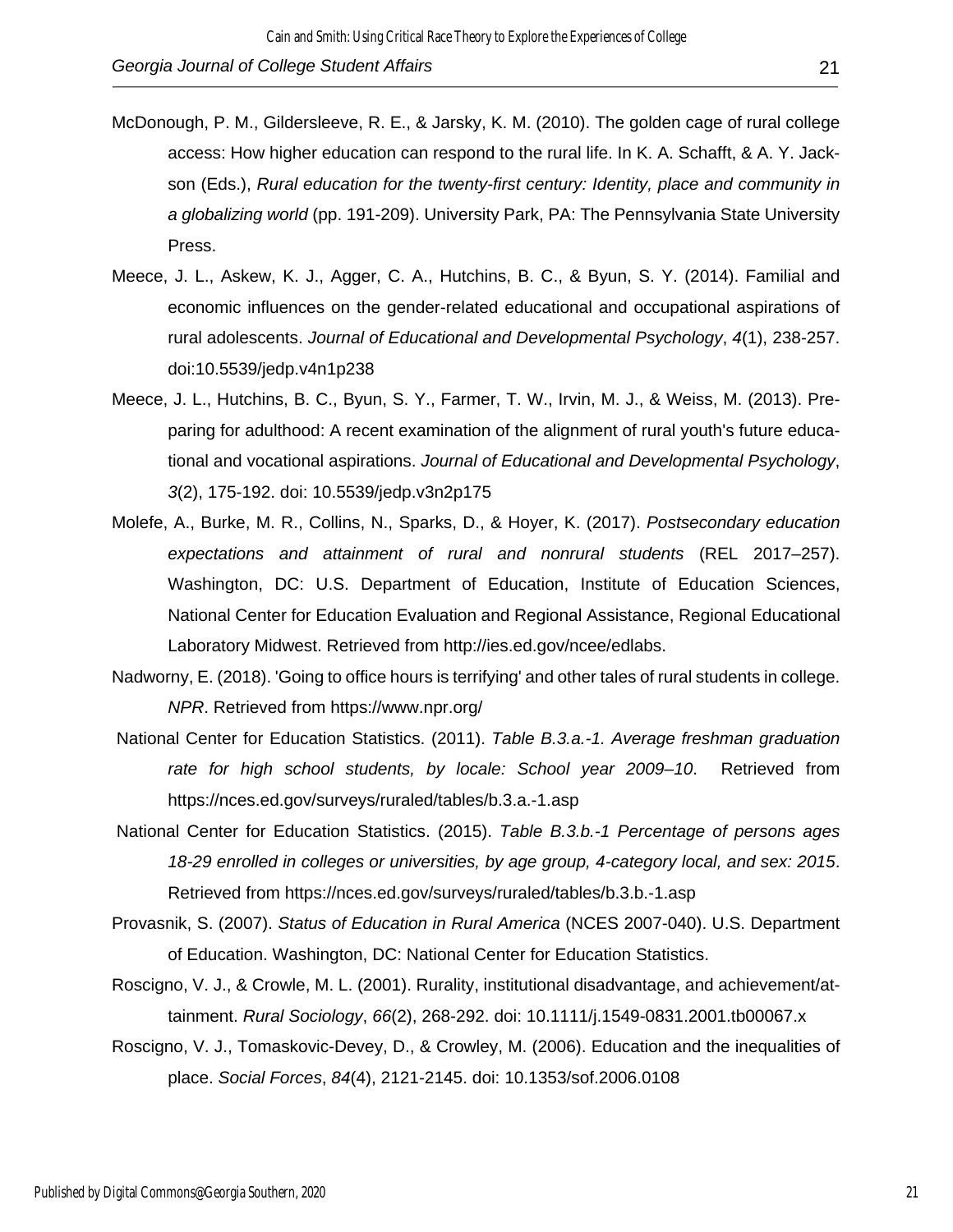- Schultz, P. F. (2004). Upon entering college: First semester experiences of first-generation, rural students from agricultural families. *The Rural Educator*, *26*(1), 48-51.
- Showalter, D., Klein, R., Johnson, J., & Hartman, S. L. (2017). *Why rural matters 2015-2016: Understanding the changing landscape*. Washington, DC: Rural School and Community Trust.
- Solorzano, D. (1998). Critical race theory, race and gender microaggressions, and the experience of Chicana and Chicano scholars. *International Journal of Qualitative Studies in Education*, *11*(1), 121-136. doi: 10.1080/095183998236926
- Solorzano, D. G., & Yosso, T. J. (2001). Critical race and LatCrit theory and method: Counter-storytelling. *International Journal of Qualitative Studies in Education*, *14*(4), 471-495. doi: 10.1080/09518390110063365
- Taylor, E. (2009). The foundations of critical race theory in education: An introduction. In E. Taylor, D. Gillborn, & G. Ladson-Billings (Eds.), *Foundations of critical race theory in education* (pp. 1-13). New York, NY: Routledge.
- Thomas, A. R., Lowe, B. M., Fulkerson, G. M., & Smith, P. J. (2011). *Critical rural theory: Structure, space, culture*. Lanham, MD: Lexington Books.
- Torres, V., Jones, S. R., & Renn, K. A. (2009). Identity development theories in student affairs: origins, current status, and new approaches. *Journal of College Student Development*, *50*, 577-596. doi:10.1353/csd.0.0102
- United States Census Bureau. (2016). *American Community Survey: 2011-2015*. Retrieved from https://www.census.gov/newsroom/press-releases/2016/cb16-210.html
- United States Census Bureau. (2016b). Urban and rural. Retrieved from https://www.census.gov/geo/reference/urban-rural.html
- United States Department of Agriculture Economic Research Service. (2017). *Rural education at a glance, 2017 edition*. Washington, DC: U.S Department of Agriculture.
- Walker, B. L., & Raval, V. V. (2017). College students from rural hometowns report experiences of psychological sense of community and isolation. *Journal of Rural Mental Health*, *41*(1), 66-79. doi:10.1037/rmh0000059